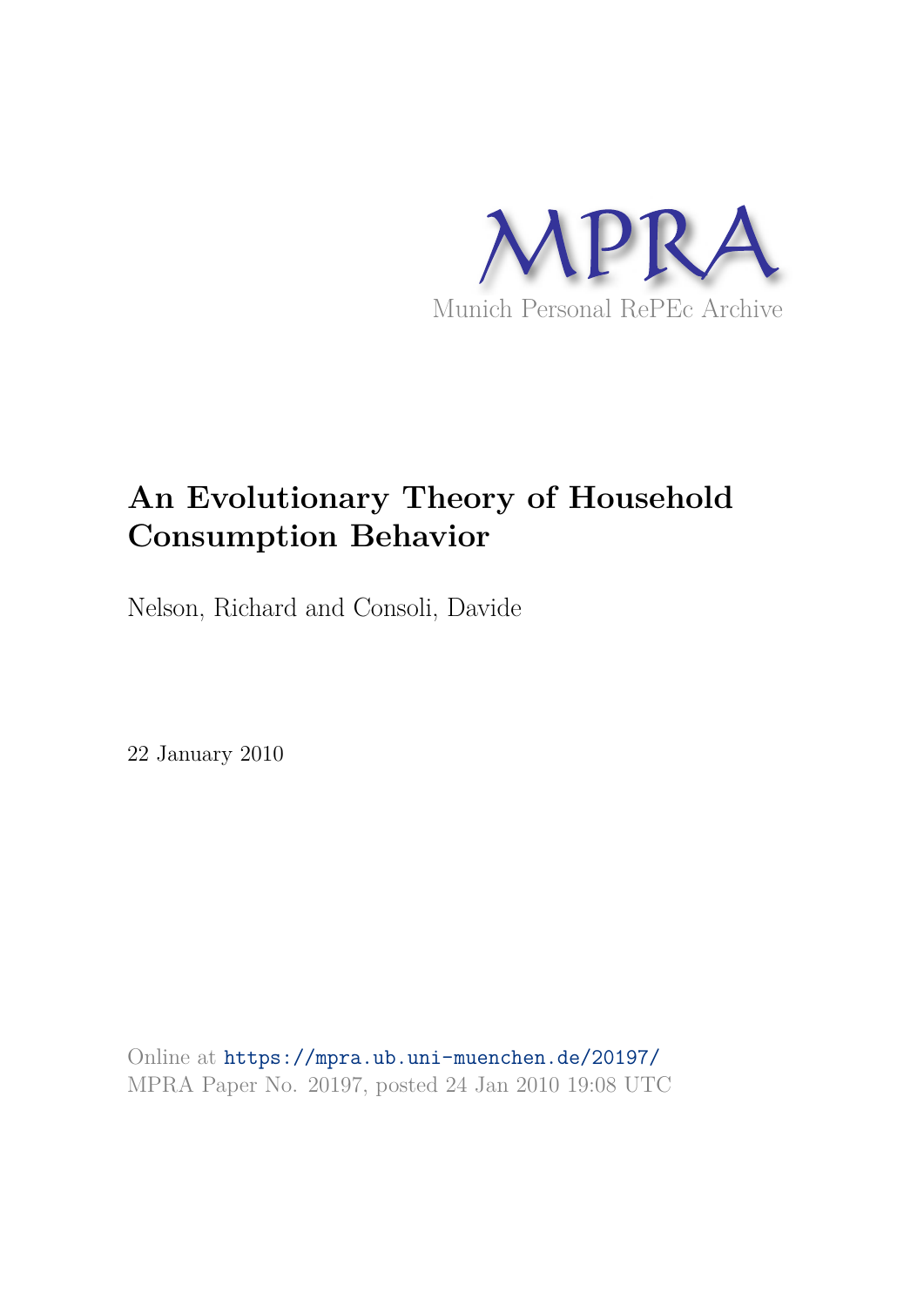# **An Evolutionary Theory of Household Consumption Behavior**

#### **Richard R. Nelson**

*Columbia University, New York, USA* 

#### **Davide Consoli\***

*University of Manchester, Manchester, UK* 

**Abstract.** *Evolutionary economics badly needs a behavioral theory of household consumption behavior, but to date only limited progress has been made on that front. Partly because Schumpeter's own writings were focused there, and partly because this has been the focus of most of the more recent empirical work on technological change, modern evolutionary economists have focused on the "supply side". However, because a significant portion of the innovation going on in capitalist countries has been in the form of new consumer goods and services, it should be obvious that dealing coherently with the Schumpeterian agenda requires a theory which treats in a realistic way how consumers respond to new goods and services. The purpose of this essay is to map out a broad alternative to the neoclassical theory of consumer behavior.* 

# **1. Introduction**

Many contemporary economists who consider themselves evolutionary theorists have in mind a narrower and a broader goal. The narrower goal is to meet what we will call "Schumpeter's challenge", which is to create a theoretical framework capable of analyzing innovation driven economic growth. While it might be suggested that this narrow goal is rather broad, the still broader goal is no less than the replacement of neoclassical theory with a theoretical alternative, that deals not only with subject matter like innovation that neoclassical theory does not address, but with much of what neoclassical theory does address, but on the basis of sounder behavioral assumptions.

<sup>\*</sup> Corresponding author: davide.consoli@mbs.ac.uk

Please quote as: Nelson, R.R. and D. Consoli (2010) An Evolutionary Theory of Household Consumption Behaviour. Journal of Evolutionary Economics (forthcoming)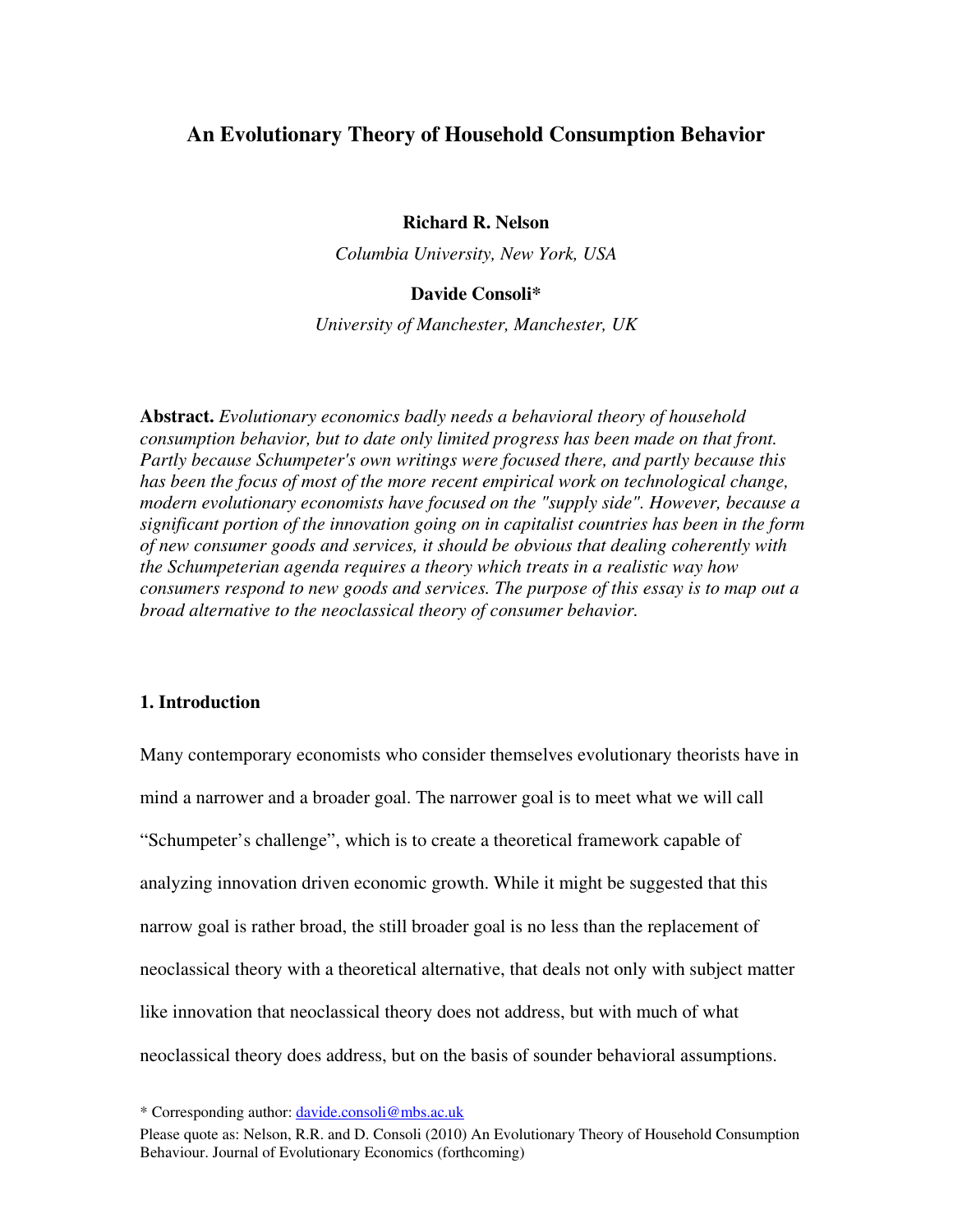Particularly in this broader endeavor, we evolutionary economists have had a lot of company.

While considerable progress has been made towards both of these goals, to date virtually all of the work by evolutionary economists has been focused on the "supply side" of economic activity, the demand side has been relatively neglected. The purpose of this paper is to provide at least the outlines of a theory of consumer behavior that we believe has promise of helping us to approach more closely both of the goals we mentioned above.

A very large share of the research and writing in evolutionary economics continues to be oriented towards dealing with what we above called "Schumpeter's challenge". In both his Theory of Economic Development (1934) and his Capitalism Socialism and Democracy (1942) Schumpeter put forth the argument, which modern evolutionary economists have found compelling, that capitalist economies need to be understood as always in motion, always generating and reacting to innovation of various sorts, but that the basic structure of neoclassical theory completely repressed this, in effect assuming an economic world that was free of innovation. Over the last forty years a strong tradition of empirical research on innovation and technological change has provided a wealth of knowledge about these processes. Much of the research and writing by evolutionary economists has been oriented to trying to develop a theoretical structure useful for understanding an economy where, as Schumpeter proposed, innovation driven change is the rule rather than the exception, and which squares with and illuminates what we have come to know empirically about the relevant subject matter (Nelson and Winter, 1982; Dosi et al, 1984; Freeman and Soete, 1997; Rosenberg, 1982).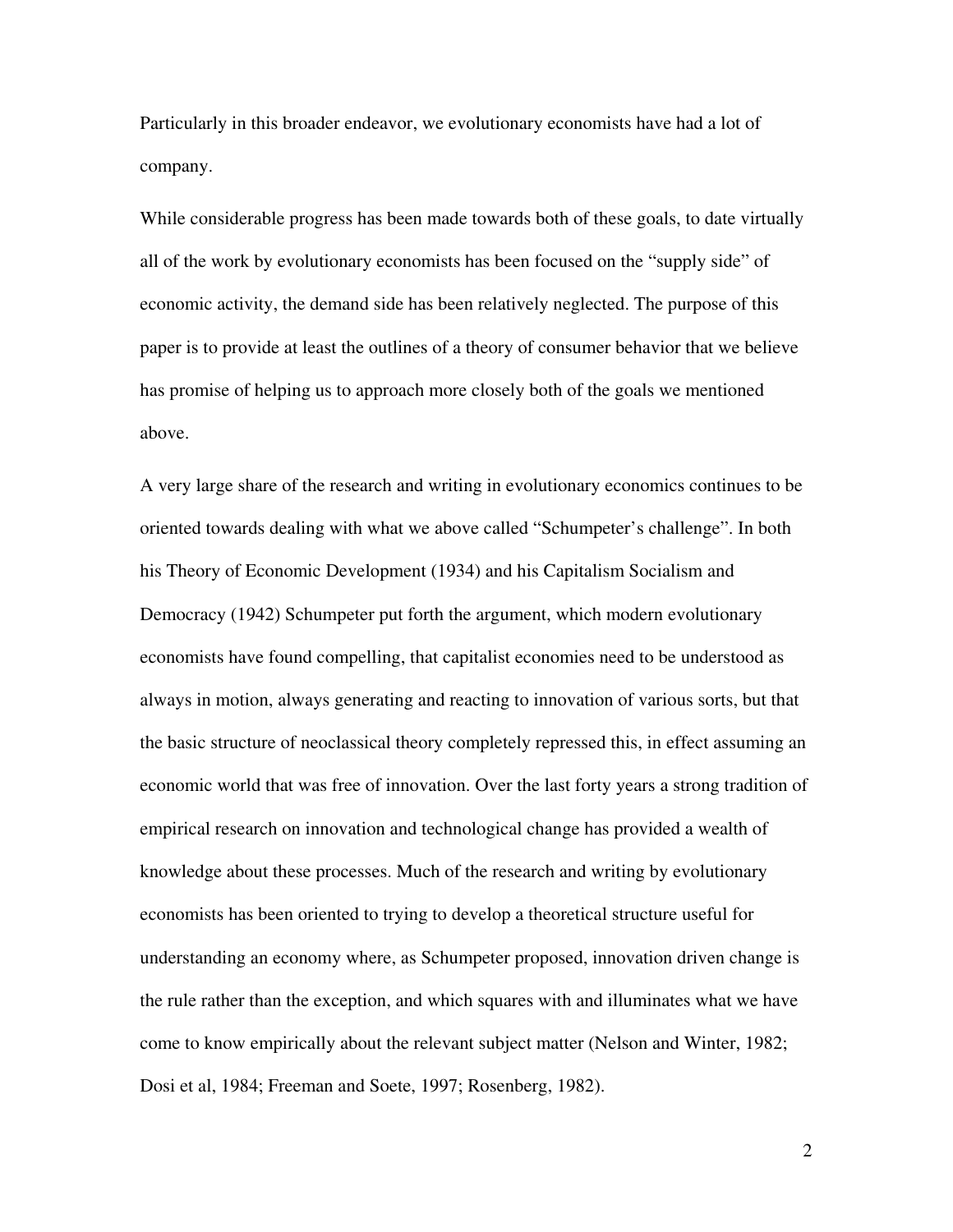This has been and continues to be a tough challenge. However, considerable progress has been and continues to be made in dealing with it, at least regarding analysis of the dynamics of the supply side of economic activity.

But, as we have noted, for many evolutionary economists such an achievement would be only the first step. They share not only an interest in building a theory that deals with economic dynamics better than does neoclassical theory. They also share a set of beliefs in how to characterize and understand human behavior, and the behavior of human organizations, that leads them to reject neoclassical theory not only as a framework inadequate for understanding economic dynamics, but more generally as a deeply flawed theory of economic behavior in any context, even behavior in contexts that are relatively static. The long run goal is to develop a complete theoretical alternative to neoclassical theory.

Thus in addition to Schumpeter, the writings of Herbert Simon and his colleagues at (then) Carnegie Tech (Simon, 1955; 1959; March and Simon, 1958; Cyert and March, 1963) had an important founding influence on evolutionary economists and kindred scholars. In recent years this perspective on economic behavior has been augmented and modified by a wide range of empirically oriented work on human cognition and behavior and on how organizations work. Much of this research has been done by scholars outside of economics (see e.g. Tversky and Kahneman, 1974, Posner, 1990; Clark, 1997), but increasingly economists have joined in. The field of "behavioral economics" is thriving (see recent reviews by Camerer and Lowenstein, 2004; DellaVigna, 2009; Rabin, 1998) as is the "new institutional economics". Economists in business schools, for example Teece (2009), have been an important source of writing on firm behavior and capabilities.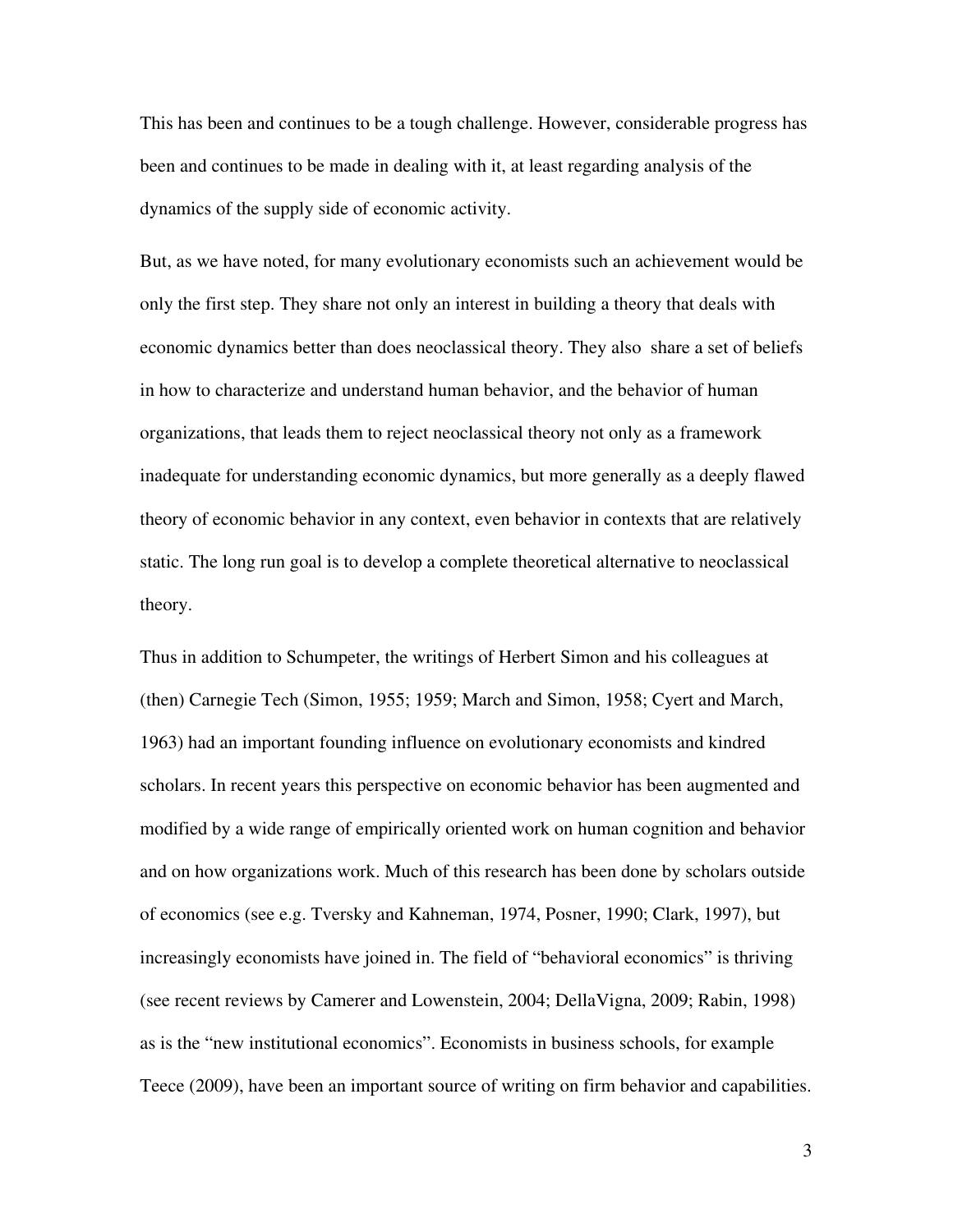Without denying considerable differences among the scholars involved, we will call these proposals for reform "behavioral", in that they all are oriented towards bringing the theoretical assumptions of economic theory closer in line with what is known about the processes that actually generate individual and organizational action taking. The analysis in most of the evolutionary writings on Schumpeterian topics rest heavily on the propositions about behavior put forth by these scholars. Their relevance, however, obviously extends beyond subject matter where innovation is a central aspect of what is going on, to analysis of economic activity in general.

Evolutionary economics badly needs a behavioral theory of household consumption behavior, but to date only limited progress has been made on that front.

Partly because Schumpeter's own writings were focused there, and partly because this has been the focus of most of the more recent empirical work on technological change, the lion's share of the writing by modern evolutionary economists concerned with economic dynamics has been focused on the "supply side" of economic behavior: the behavior of firms, the nature of innovation and technological progress, industrial competition and dynamics. However, because a significant portion of the innovation going on in capitalist countries has been in the form of new consumer goods and services, it should be obvious that dealing coherently with the Schumpeterian agenda requires a theory of consumer behavior which treats in a realistic way how consumers respond to new goods and services. Presently we do not have such a theory.

As evolutionary economists of a Schumpeterian bent we think it is specially important that a theory of consumer behavior be able to deal with the fact of continuing changes in the goods and services available to consumers. However, we do not think it makes sense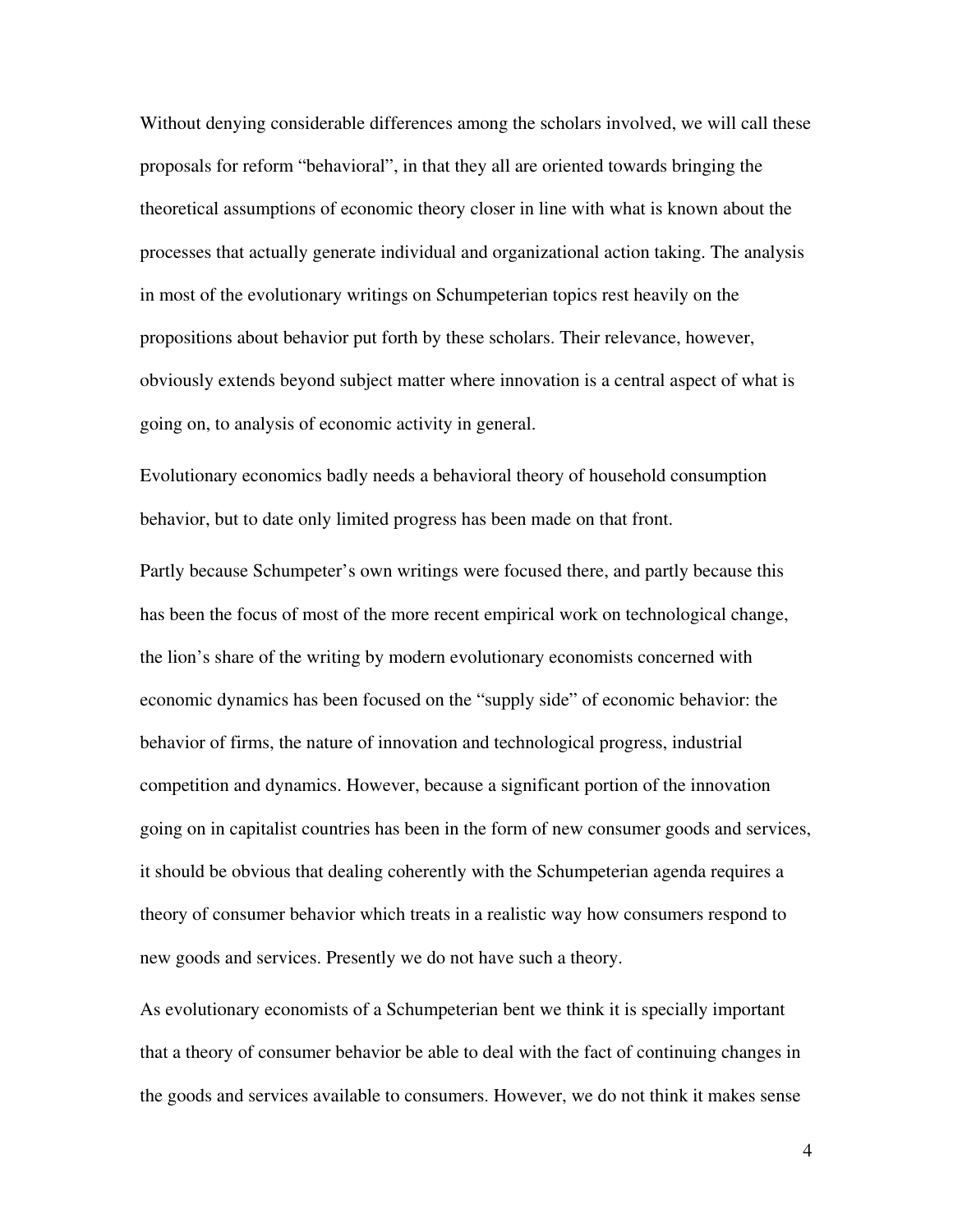to have a separate theory to deal with contexts in which change is rapid, and another to deal with contexts in which change is slower or more episodic. Therefore, it is important that our theory of consumer behavior be able to explain and illuminate the kind of phenomena that neoclassical theory does address, and purports to predict and explain, like the responses of consumers to price changes of familiar goods and services, but on the basis of assumptions that better fit the facts. While the "parameters" of the theory clearly should vary depending on the amount of uncertainty and flux that marks a context, our objective is a theory with a unified structure.

Our purpose in this essay is to map out a broad alternative to the neoclassical theory of consumer behavior, that is capable of dealing with economic dynamics, but also treats consumer behavior in contexts where the Schumpeterian criticism of neo classical theory is not of compelling importance, for example where the goods and services that are available are relatively constant, but where the behavioral assumptions of neoclassical consumer theory still seem grossly inconsistent with what is known.

In particular, reflecting the influence of the Carnegie School, we evolutionary economists are committed to a theory of behavior in which rationality is bounded. The assumption of bounded rationality obviously is appropriate to contexts where humans and organizations have had no prior experience, but it also is warranted in contexts where they have had a lot, although their behavior and performance may be more predictable in the latter. In the case of consumer decisions to purchase certain goods and services and not others, rationality is bounded not simply by the fact that potential purchasers generally possess less knowledge about alternatives, and prices too, than is assumed in standard theory. They clearly do not go through the kind of informed calculations implicitly assumed by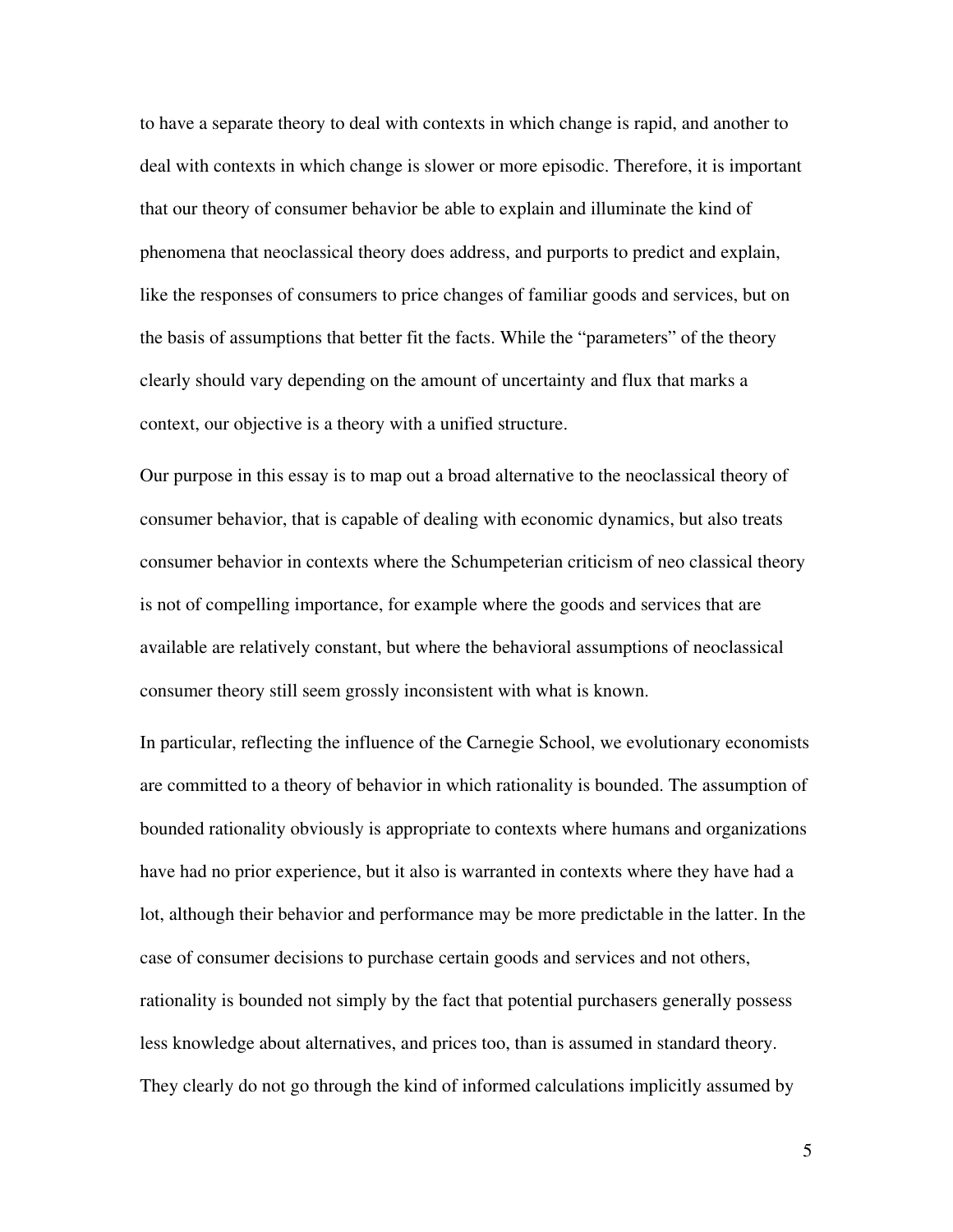standard theory. Nor, in view of their limited understanding of alternatives, and the fact that even in contexts that are familiar to them consumers sometimes are dissatisfied with what they have bought, can a good theory be based on the assumption that they behave "as if" they did.

Ignorance of alternatives aside, the evidence is clear that individuals do not have the kind of stable global preference orderings over different kinds and degrees of want satisfaction assumed by standard theory. Rather, preferences often are weakly established, under the influence of a variety of factors implicitly assumed away in standard theory, in particular strongly influenced by consumption experience, and hence path dependent, and potentially unstable. Under these conditions, it is not clear even how to define fully rational behavior.

On the other hand, while we evolutionary economists are inclined, and appropriately so, to see the behavior of economic actors, including household consumption behavior, as in good part a matter of the exercise of routine or habit, clearly there is conscious thinking, perhaps even some systematic research done, regarding some purchase decisions. One can observe this regarding big ticket items like what kind of car to buy or where to go on a vacation, but there also often is some thinking and discussion about what to have for dinner tonight. The processes by which a household becomes aware of a new consumer good, and considers whether or not it is worth trying, clearly involve attempts to make sense of perceptions that the context for action has changed. It is important not to banish all rationality, or attempts at it, from a theory of consumer behavior.

In our efforts to develop an evolutionary behavioral alternative to the neoclassical theory of consumer behavior, we certainly do not start from scratch. We are able to build from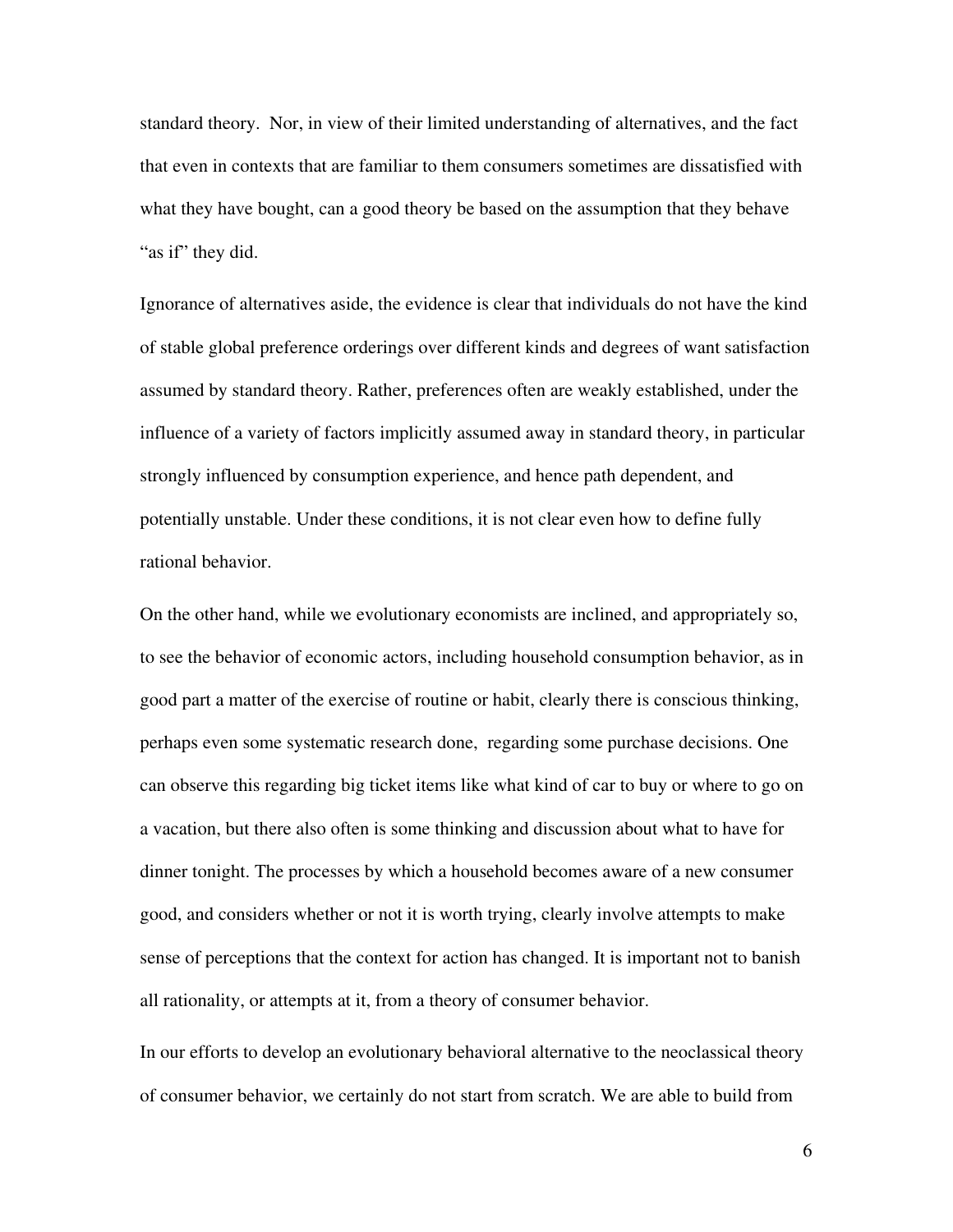the work of a number of economists who have been exploring the inadequacies of neoclassical theory and trying to construct an alternative. Some of our intellectual companions share the evolutionary economists particular concerns with economic dynamics. Others do not have that focus, but simply want to build consumer theory on a more adequate behavioral basis.

Thus many of our discomforts with neoclassical consumption theory have been well expressed by Witt (2005). In our theory development we have found it extremely useful to work with the idea that individuals and households have a set of distinguishable wants that they aim to satisfy through the purchase and use of certain goods and services, an idea developed extensively by Ironmonger (1972), as well as the proposition developed by Lancaster (1966) that there are alternative activities that can be used to meet wants. The idea that perceptions regarding how best to meet wants, and regarding what wants are most important to meet, are largely the result of experience, and hence that preferences are to some extent endogenous and path dependent has been developed by several modern "Austrian" economists, and in particular O'Driscoll and Rizzo (1985). Teubal (1979) and Swann (1999) have stressed the importance of consumer learning. A recent volume edited by Bianchi (1998) develops the idea of the "active consumer" more generally, and contains relevant chapters by Bianchi herself, Loasby, Langlois and Cosgel, and Earl. Von Hippel (1986) has been developing and documenting the argument that consumers, more generally users of goods and services, often are innovators. Veblen (1899), Duesenberry (1949), Aversi et al (1998), and Witt (2001) have stressed the social and cultural nature of wants, as of course have many modern anthropologists and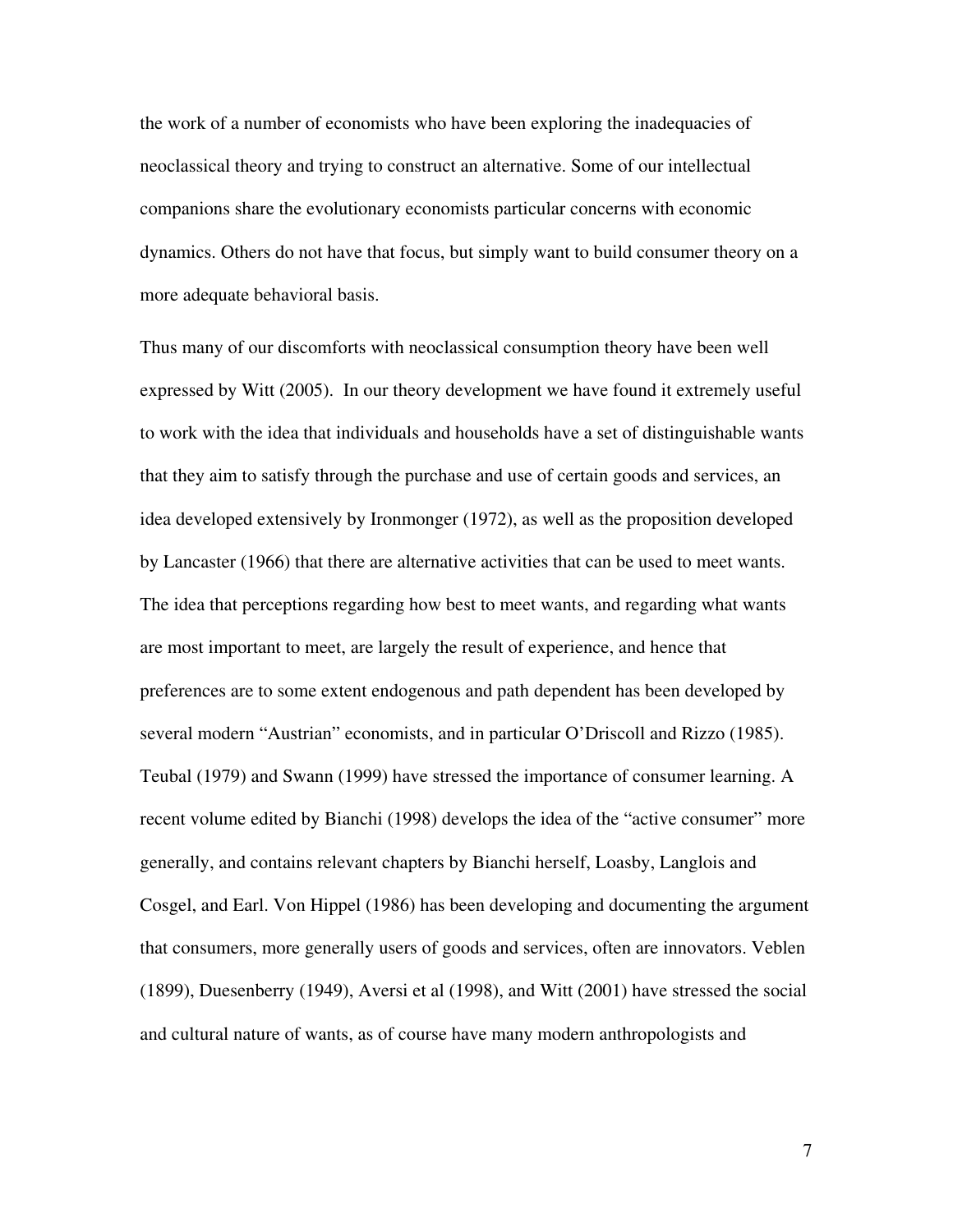sociologists. Metcalfe (2001) and Consoli (2008) have taken steps towards developing a broad evolutionary theory of consumer behavior.

However we think it fair to say that most of these writings have been concerned with a limited set of facets of consumer behavior, and have not provided a broad alternative to neoclassical consumer theory. Our objective in this paper is to develop one.

We proceed as follows. In the next section we present a broad theory of household consumption behavior that we believe is at least a start on what we evolutionary theorists need. Then, from the perspective provided by that theory, we focus on household responses to changing prices, rising incomes, and the availability ot new goods and services. The description of our theory in this paper will be rigorous, but not formal, articulated verbally, rather than mathematically. We think this is the appropriate level of abstraction for the presentation of the broad, and multi-purpose, point of view we are espousing here. In other papers we will present various formal models dealing with more constrained phenomena, and employing more powerful and abstract analytic machinery.

#### **2. The General Formulation**

We propose that the following general theoretical formulation, while not yet fully fleshed out, has the promise of bringing many aspects of consumer behavior within the compass of a behavioral and evolutionary economic theory.

Regarding the objectives and satisfactions sought by households in their purchase of goods and services, as we have noted a number of empirical studies indicate strongly that the idea that households have a well defined coherent general utility function can not hold water. In its place we assume that a household has a set of particular wants it attends and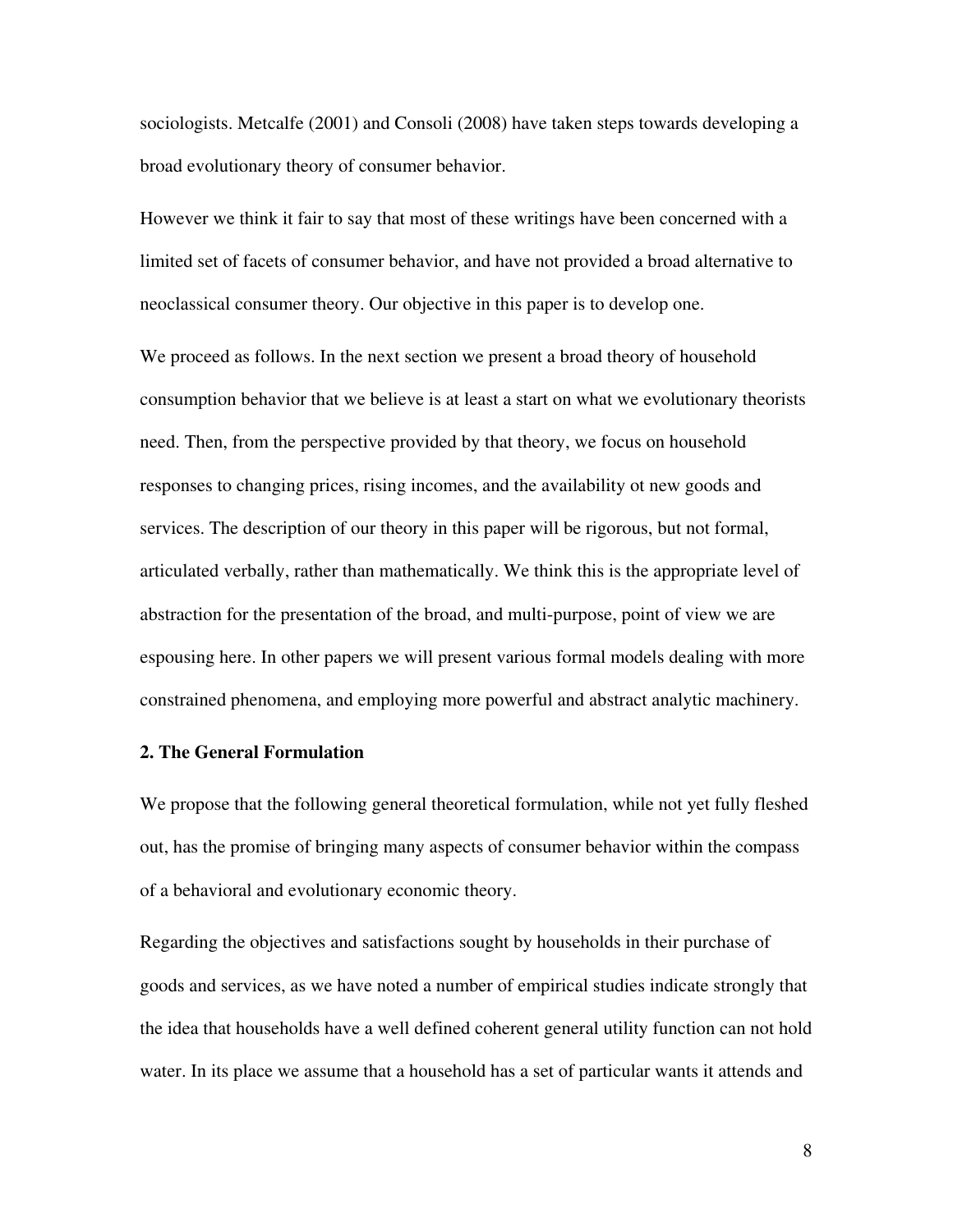that the goods and services it purchases are intended for use in meeting those wants. (Ironmonger, 1972). We also assume that households can judge at least roughly whether particular wants are being met, or if want satisfaction is a matter of degree, to assess with some consistency whether a particular want is being met better or less well in one situation as compared with another. In contrast, we propose that, while not strictly random, once basic levels of want satisfaction are met, households can have difficulty in judging whether they are better or worse off when one want is met better and another less well than in an earlier situation, and their evaluations of this can be inconsistent (Marschak, 1950; Ellsberg, 1961; Lichtenstein and Slovic, 1971).

This formulation obviously departs from the view in standard neoclassical economics that sees households as having stable well defined utility functions and acting as "utility maximizers". On the other hand, the formulation is consistent with the view of households as trying to meet their perceived needs and wants as well as they can, given what they know or believe. although households are seen as more confident and consistent about how to meet particular wants better or worse than they are about the tradeoffs involved in meeting different wants to different degrees.

The formulation implicitly raises two questions. What determines the wants that households attend and try to satisfy? And where do beliefs about how to meet various wants come from? Obviously some wants are pretty basic and biological. But even in primitive societies, the range of wants that are attended goes far beyond anything that is closely linked to biological needs. And the customary ways of meeting different wants, even basic wants, differ greatly across societies. It is clear that both the wants that households attend, and the standard means of meeting them, are strongly shaped by the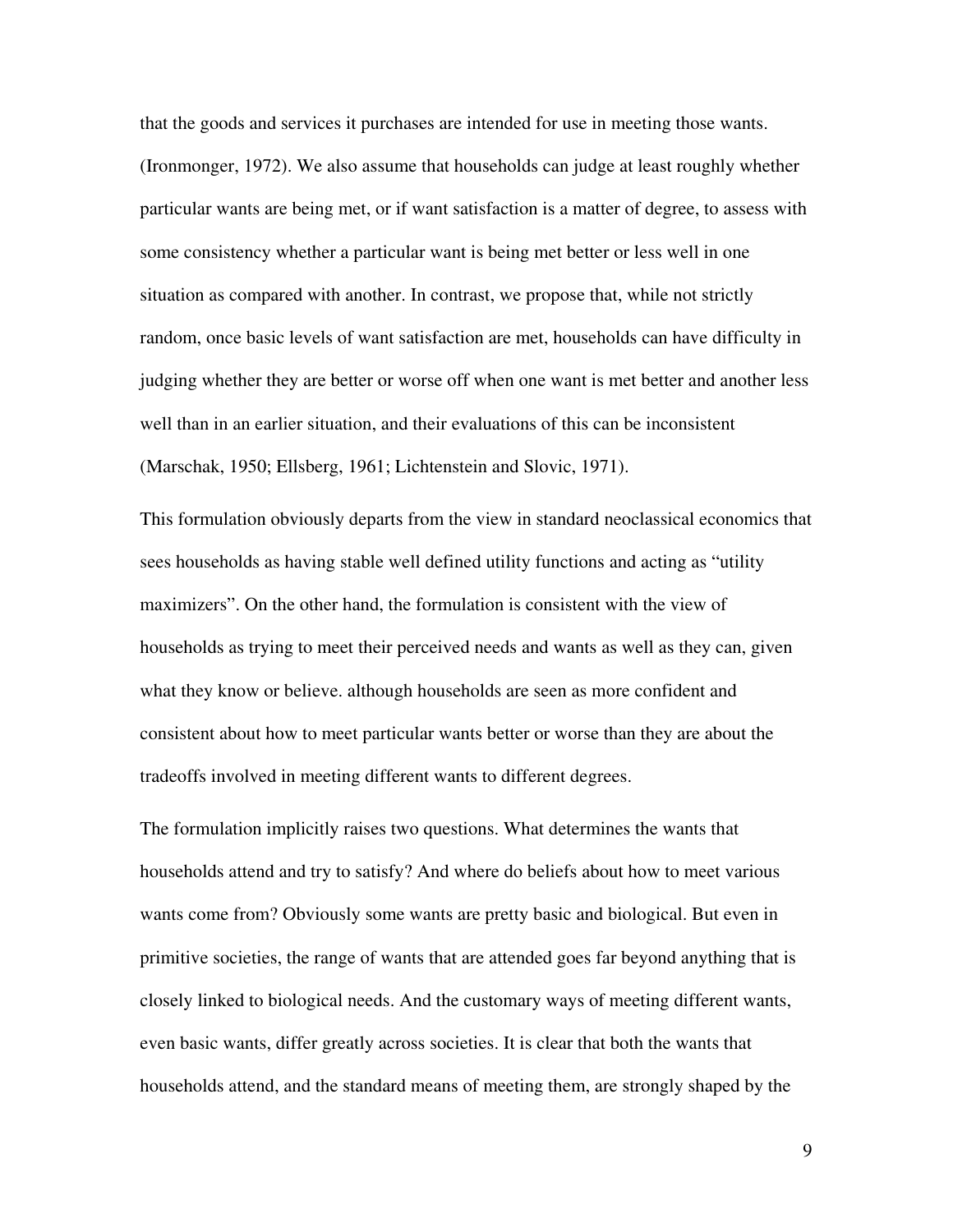culture surrounding a household, and within which its members grow up. But it also is clear that there are significant differences across households within a given society in the wants attended and how they are satisfied reflecting variation in particular experiences, circumstances, and other idiosyncratic elements.

As observed by several other scholars (Maslow, 1943; Langlois and Cosgel, 1998), attended wants have a loose hierarchical structure in at least two different senses. First, there are certain basic wants that must be met, at least to a certain degree, before other wants can begin to be attended. Second, wants are matters that can be defined broadly, as adequate nutrition, or more narrowly as having a healthy dinner, and activities to meet wants can be conceptualized as correspondingly broad or narrow – having overall a balanced diet, versus having chicken and peas tonight. Our treatment of this will be pragmatic, tailored to the particular questions being explored.

We follow the proposal by Lancaster (1966) in assuming that households engage in various activities to meet the wants they attend. Within a particular culture there tends to be a widely recognized set of ways for meeting particular wants, but also usually a certain range of options. Given the ways of meeting wants employed by a household, purchased goods and services yield utility as inputs to those activities, as contrasted with entering the utility function directly. In some cases an activity may be largely defined by a particular input, as taking aspirin to cope with a headache. In other cases an activity can involve a number of inputs and actions (for example preparing a dinner, or getting the children to school). In either case, we propose that the concept that particular wants are satisfied through activities aimed at that objective, which may employ purchased inputs,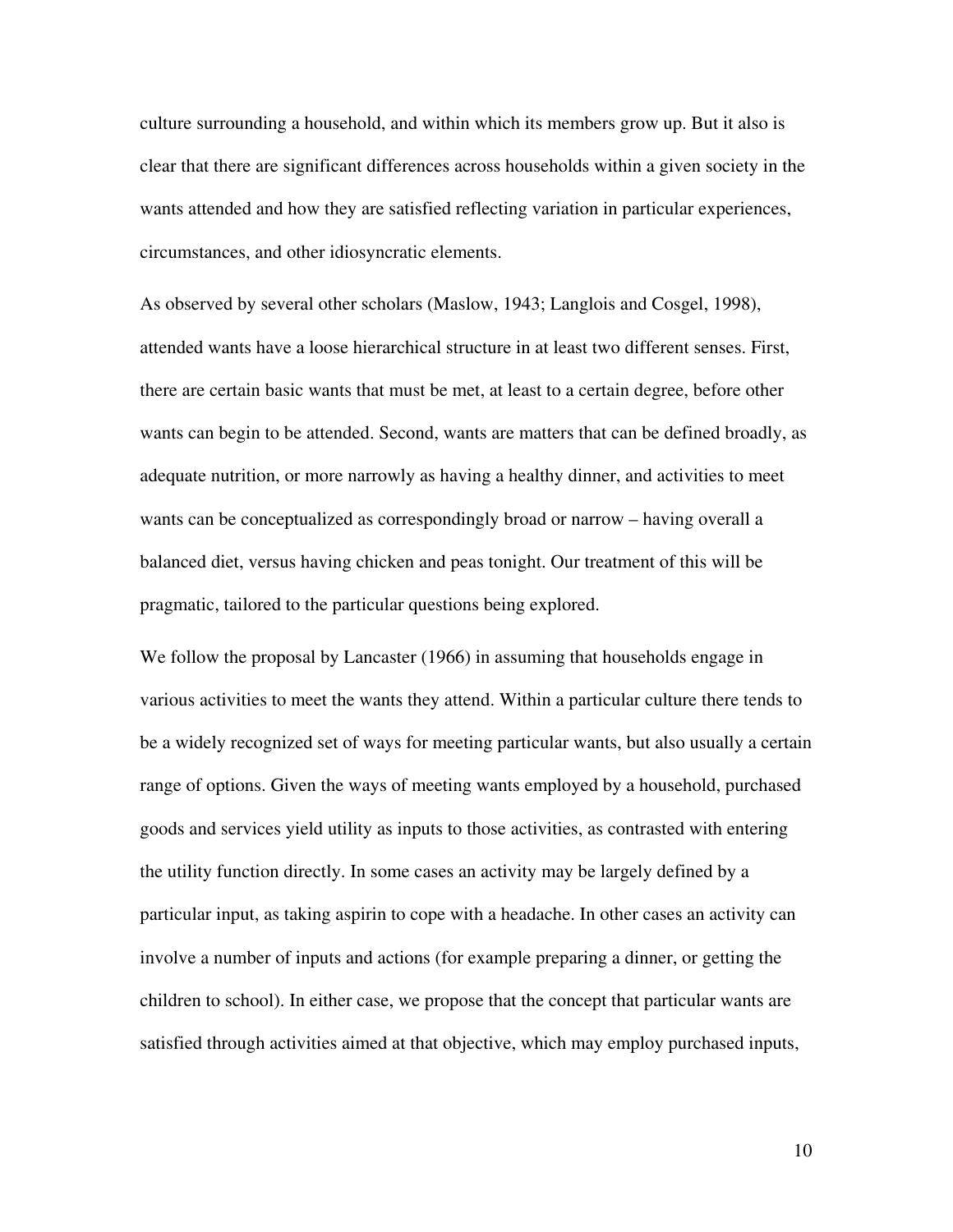has the significant advantage of focusing attention on how purchased consumer goods are used to meet wants.

Paying attention to the way wants are met leads one to recognize that in many cases knowledge about the various ways a want can be met is not a trivial form of knowledge, and may take time and experience to acquire. While broad knowledge of means to meet various ends may be in the culture, the knowledge, or belief, of a particular household about what particular means are effective can be strongly conditioned by experience. Also, the effective employment of an activity often requires a certain amount of skill, which may require experience to develop. Since attitudes regarding what wants are worthwhile pursuing are strongly influenced by experience in trying to meet those wants, in a real sense priorities and expectations regarding meeting different wants, beliefs about how to meet wants effectively, and household competences, evolve together (Metcalfe, 2001, Consoli, 2008). As a result, it may be difficult to disentangle a want that a household aims to meet from preferences and beliefs about the desirability of particular ways of meeting that want.

We note that this co-evolutionary process inevitably will have some important random elements. While many of the wants targeted by households may have objective needs in the background, as needs for adequate nutrition, feedback regarding the efficacy of what the household is doing to meet those needs, for example the nutritional value of the breakfasts it customarily has, may be weak. Within certain broad limits a household's practices may be mostly a matter of particular tastes and beliefs. What the family has for breakfast may be largely the result of the fact that waffles were once served while they were visiting a friend's house, and they liked them. And wants themselves may be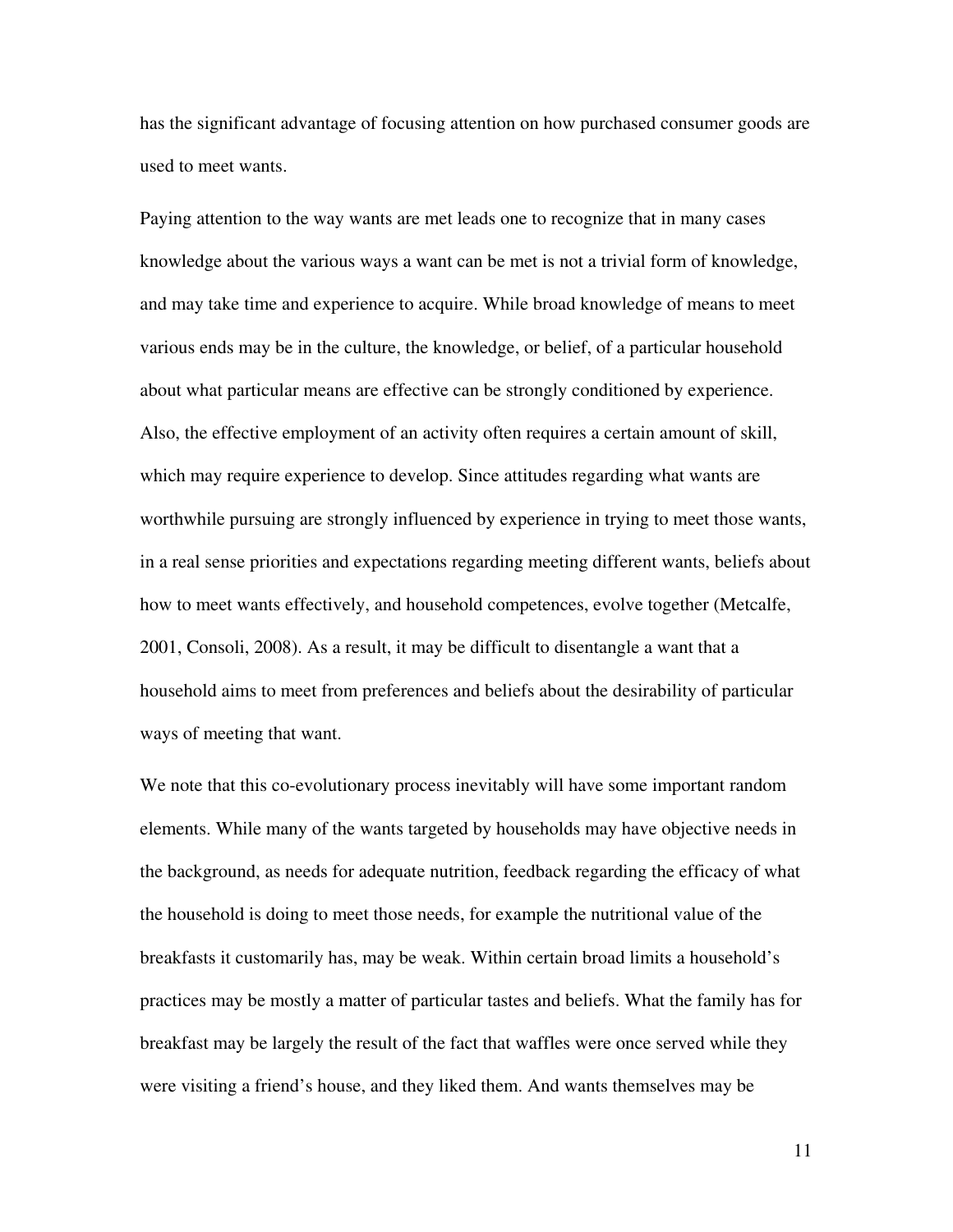strongly influenced by chance events. That their friends introduced them to skiing may have engendered a lifetime desire to go skiing at least once every winter.

We do not want to draw tight analogies between the theory of household consumption we are developing and the theory of the firm that has become a staple in evolutionary economics. However, the propositions that households at any time possess certain competences and not others, and that their actions are guided by broad strategies that may or may not be appropriate to the situation they are in, in our view are as appropriate for a theory of household behavior, as their analogues are for a theory of the firm (See Dosi, Nelson, and Winter, 2000, for a broad and detailed discussion of firm capabilities). The argument that firms inevitably differ, and that those differences matter (Nelson, 1991), also has its counterpart in the theory of consumer behavior we are developing here.

An apparent difference between a theory of the firm suitable for evolutionary economics and a theory of household consumption behavior is that the former needs to incorporate capabilities for innovation in a central way, while it is less obvious that consumer innovation is a relevant concept. However, it should be recognized that consumers are challenged to innovate, in the sense of changing perhaps significantly what they do, by the appearance of new products. Further, as Bianchi (1998) and colleagues have argued convincingly, consumers in many cases seem to relish trying new things.

Household consumption behavior obviously operates under a set of constraints. Putting cultural bounding and the limits and requirements set by individual household idiosyncrasies aside for a moment, household purchases of the goods and services used in their activities to meet wants are limited by two other kinds of constraints. One is the budget constraint of standard consumer theory. At any time that constraint can be rather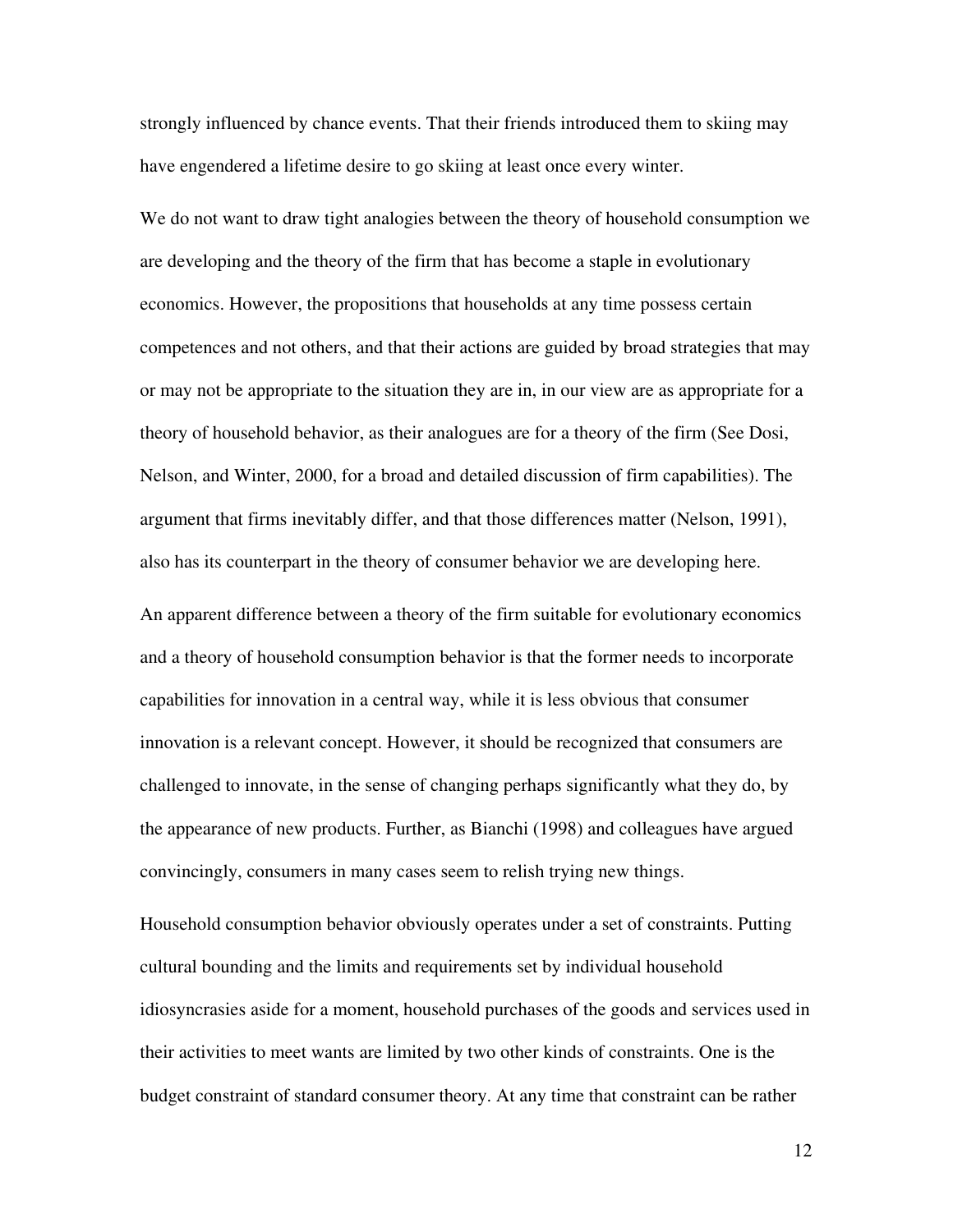flexible, since households can dip into savings, buy on credit, or borrow more generally. However, over the long run those with high average incomes and wealth can buy more than those with low average incomes and little wealth to draw on. And the lower the prices of the goods bought by a household, the farther the budget constraint can stretch. It is important to note, however, that the theory of household consumption behavior that we have been articulating suggests strongly that households can differ significantly in their ability to spend their money effectively. Some households learn that certain needs can be met quite economically, if they go about meeting them in certain ways. Other households may spend much more than they need to spend in order to meet a need. Many years ago Wesley Mitchell, in his famous article "The Backward Art of Spending Money" (1912) despaired that many households had little idea as to how to use their budget effectively.

The second constraint stems from the fact that household consumption activities take time (Becker, 1962; Linder, 1970; Metcalfe, 2001; Steedman, 2001). Some of them, like taking a vacation take considerable time. Again, there is a certain flexibility to this constraint, or at least how it limits the range of household activities that can be managed. More or less time can be spent sleeping or earning income. People can be hired to perform a variety of services. Thus the time constraint and the income constraint are not independent. However, a serious constraint for many households contemplating things they would like to do and can afford financially is lack of time to do them.

We note that the time constraint, which assumes a limit on the range of things a household can do at any time, together with the fact that some of the goods a household possesses (for example an automobile) are required inputs in several of its customary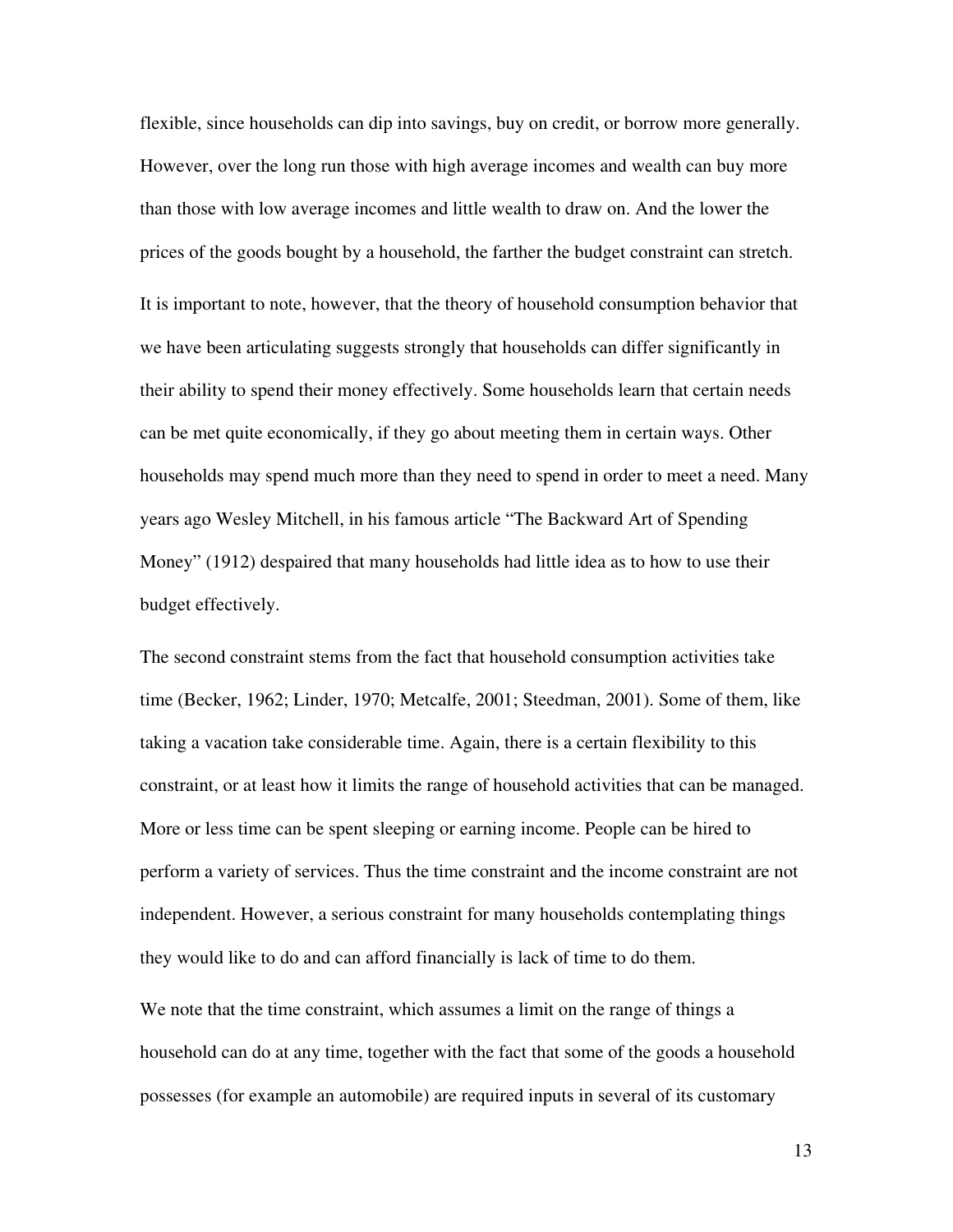activities but cannot be used in all of them at the same time, means that household consumption, want satisfaction in general, involves activities that need to be coordinated. Ability to coordinate household activities effectively, or more generally to use time efficiently, is one of the more important skills a household can possess, and as is obvious many possess it to only a limited degree.

Based on the broad theory we have articulated above, in other papers we will develop and work through several formal models concerned with particular phenomena of interest. However, even without explicit formal modeling, the theory provides insights into the nature of household responses to a number of variables and conditions, responses that long have been matters of central interest to economists. To develop and sharpen these insights, in the remainder of this paper, while preserving the verbal presentation, we will tighten up the above specification in several ways.

While there surely is a continuum, we will make a distinction between circumstances where the purchases of goods and services are largely a matter of routine, involving little in the way of self-conscious selection, and circumstances which require the household to dedicate a certain amount of thought, and effort, to deciding what to do. In the analysis that follows the examples of the latter that we will mostly invoke are situations where the household is contemplating changing significantly the way it does certain things, changes that would involve employing activities that are new to it. Such contemplation may be invoked by significantly changed household circumstances, for example the birth of a first child, or a large increase in real income. Conscious decision making also obviously is involved in the choice of big ticket items like an automobile, or occasions where the household or members of it put considerable stake in the quality of the choice, like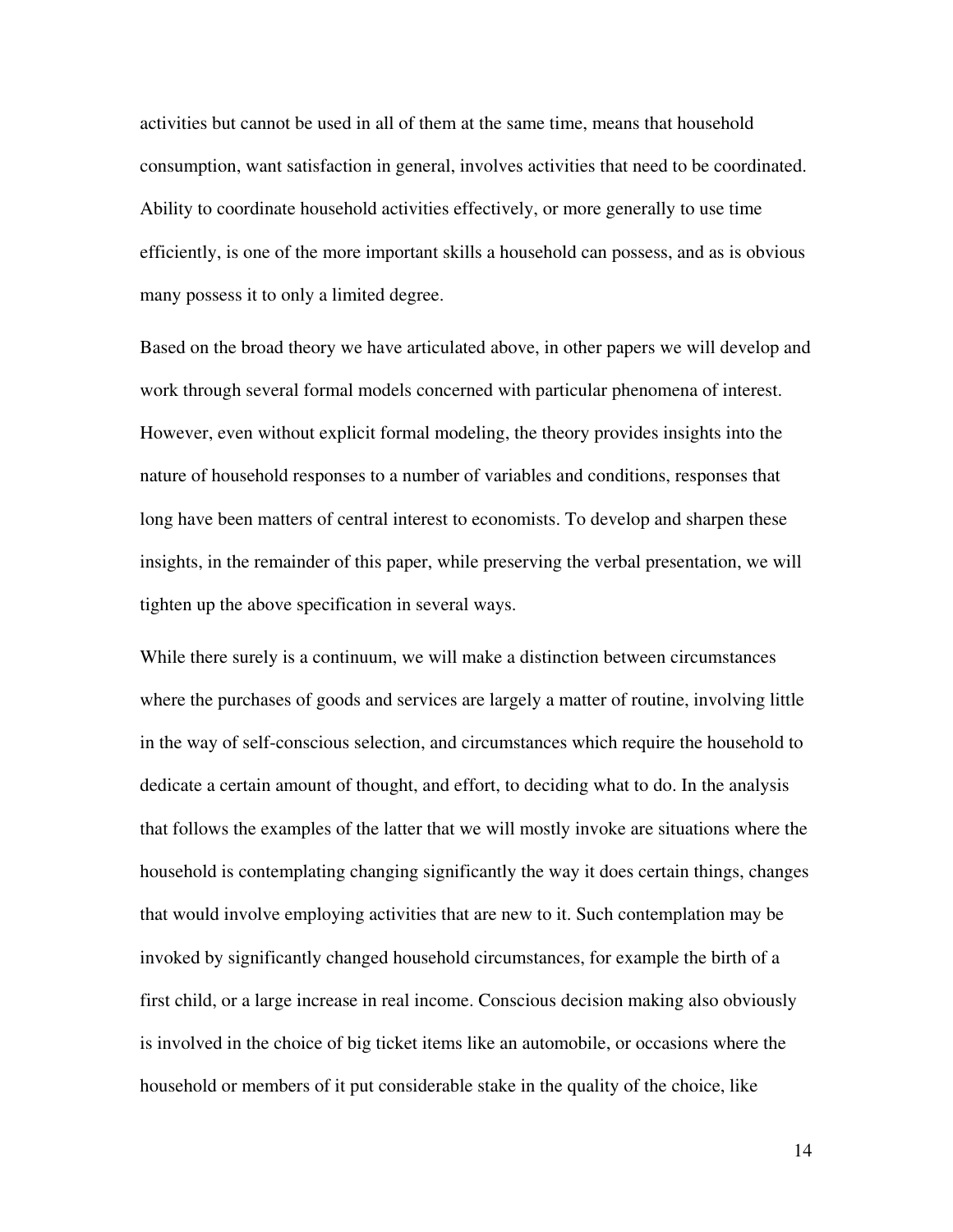vacation decisions. And for evolutionary economists, the processes through which consumers recognize and react to the emergence of new consumer products and services are of particular importance.

We make three non trivial assumptions regarding the activities a household uses at any time to meet its wants. The first is that particular activities are specialized to particular wants. This assumption does not imply that particular consumer goods can be used to meet only one want – some might be used in several activities – but rather that the activities are specialized. The second is that at any time a household employs a small number of activities to meet any particular want they attend. The employment of more than one activity to meet a broad want permits some variety. The same dinner every evening can be boring. On any Saturday a household may contemplate going to a movie, a play, or a concert. However, for the reasons we argued earlier, a household tends to commit to a limited pattern of variation. And while some conscious choosing may be involved, we will treat variation in the activities customarily used to meet a want as largely a matter or routine.

Third, once a collection of activities to meet a particular want is established by a household, and a routine of variation within that set, we assume change in the balance of variation within that collection is much easier for it to effect, or even contemplate, than adding new and unfamiliar activities. The latter requires that the household contemplate doing things a new way, and this we assume requires more conscious pondering than simply doing a little more of this and a bit less of that.

Activities are defined in terms of their basic action patterns, and the inputs they employ. In some but not all of the following discussion we will assume that activities can be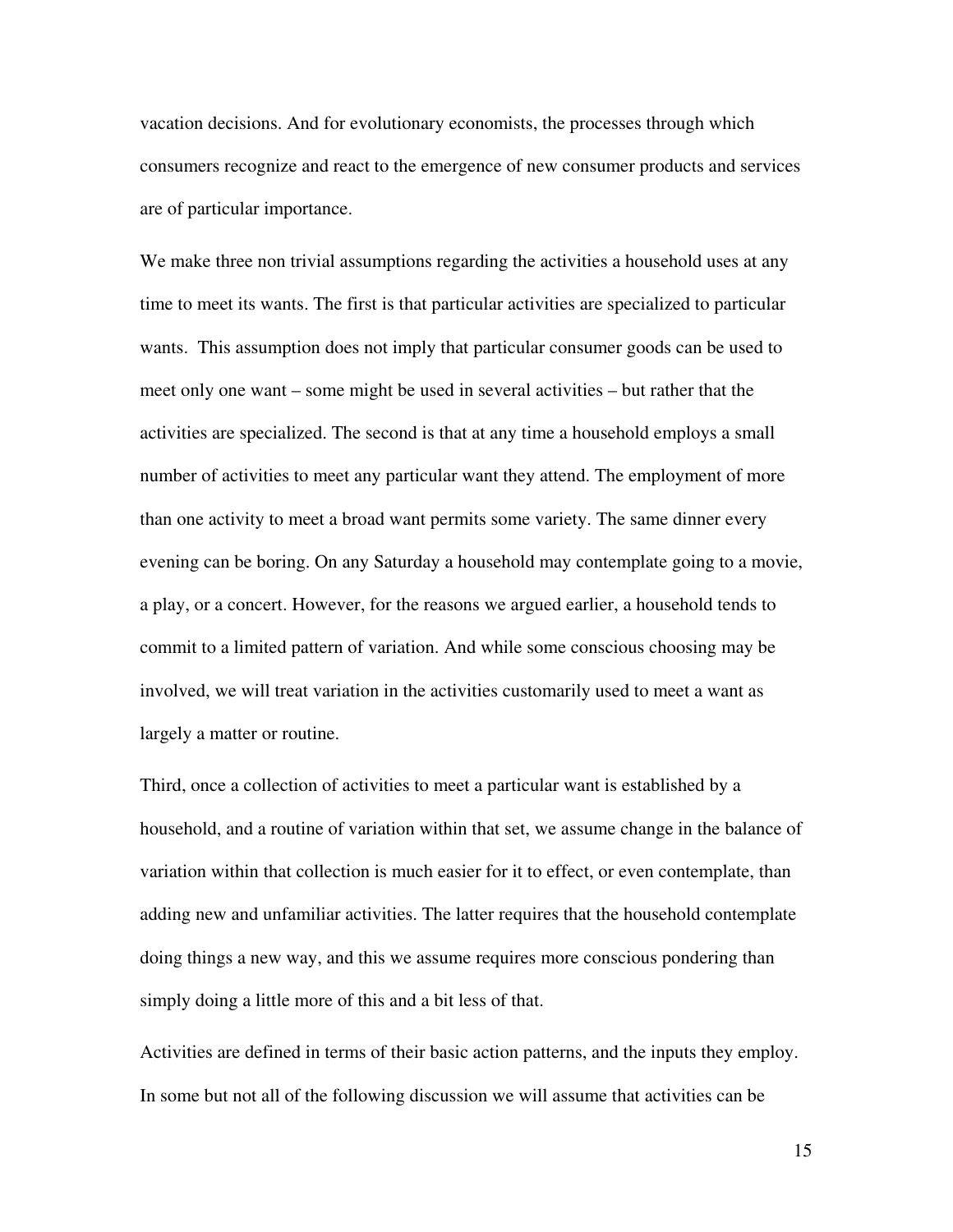employed at various levels. Under this specification, the greater the level of use of an activity, the greater the degree of fulfillment of the want it services, and the more the inputs it employs. Generally we will assume that inputs are used in fixed proportions, and those proportions are invariant to the level of use of the activity. At any time the mix of inputs used by the household to meet a want will depend on which activity it is using to meet that want. Over a finite period of time, the mix of inputs used and purchased will be determined by the relative use of different activities.

As evolutionary economic theorists we recognize that household consumption behavior never is completely static. The circumstances influencing consumption behavior always include some new elements. Children get older, and adults too. Accidents and illnesses occur. Old friends move and new ones are made. Ideas are generated for new things to do. These kinds of changes alwas are going on, even if income and prices are constant. However, we think the concept of a household consumption equilibrium is a useful one as a benchmark for analysis of household responses to changed conditions and perceptions, and we define such a concept below.

A household consumption equilibrium involves, first of all, a set of wants it is attending and a want satisfaction target for each. Second, a collection of activities and activity levels it is using to meet each want, and a customary balance among the several. Third, purchases of inputs associated with those activities and their differential employment. In an equilibrium, the mix of activities and their levels, and how the household organizes its activities, just meets want satisfaction targets, and the purchases of inputs fits within the household's budget and time constraints with little slack. And of particular importance, the household has no tendency to change this package of things, in the absence of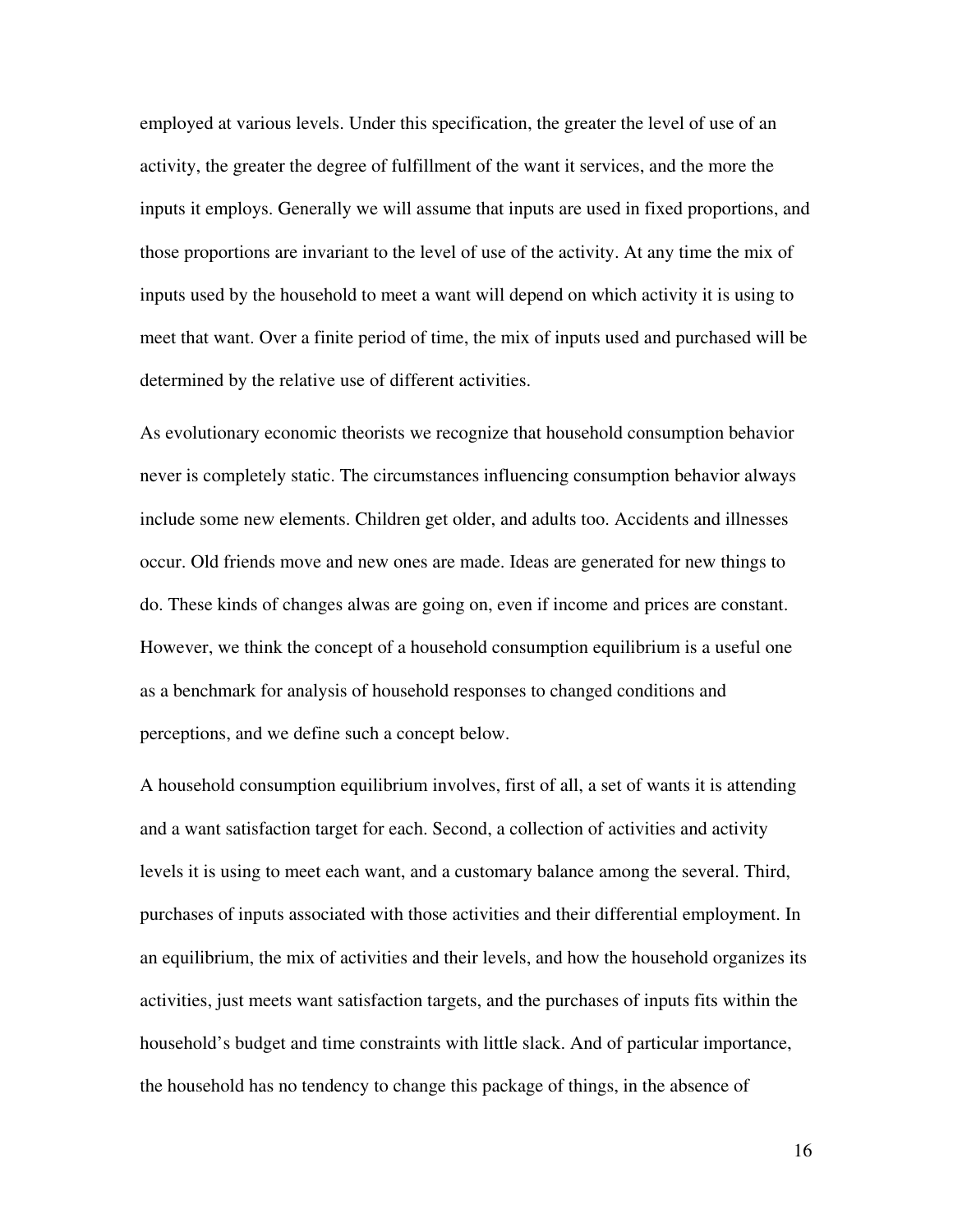changed circumstances, or changes in the things it knows or believes. Note that this kind of an equilibrium has no claim to being an optimum, except in the sense above.

#### **3. Household Responses to Changed Conditions and Perceptions**

In this section we consider, from the perspective provided by the theory just developed, how households are likely to respond to changed conditions and perceptions. We consider, first, a change in the relative prices of the goods and services with which they are familiar and purchase regularly, second, changes in their purchasing power or real income, and third, the introduction of new consumer goods and services. For the reasons discussed earlier, we will distinguish between responses that involve only a change in the mix of activities used by a household and those that involve the adoption of new activities for meeting wants. And regarding the latter, we will distinguish between activities that are new to the household that meet wants they had been attending, from those that are associated with the attendance of new wants. The latter, we have argued, often is associated with consumer response to new goods and services.

## 3.1 Demand Curves

One of the arguments long espoused by economists of an evolutionary persuasion is that virtually all of the predictions that seem to fit the facts that come out of contemporary neoclassical theory come out as well, and more plausibly, under a suitably constructed behavioral evolutionary economic theory. The sensitivity of household purchases of goods and services to their prices is a good example. The prediction that in general a rise in the price of a good will induce reductions in the amount of that good purchased, and a decline an increase, does not depend on assumptions about a global utility function and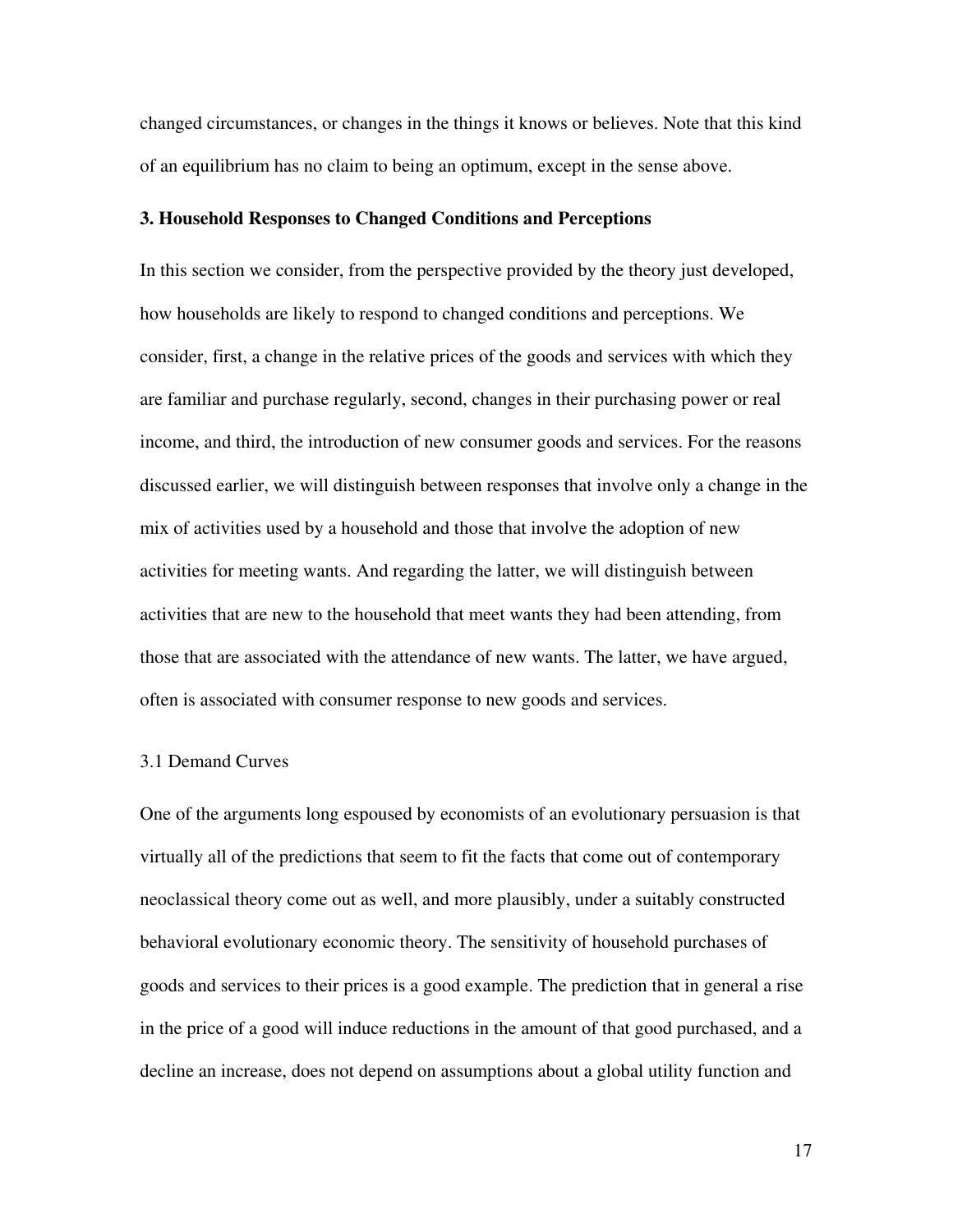maximization. One can make those predictions much more plausibly on the assumptions that, on the one hand, changes in budget constraints induce changes in household behavior that respect those changes<sup>1</sup>, and on the other hand, that households generally are aware that a particular want can be met in different ways and (at least from time to time) pay attention to the cost of meeting it.

The theory of household consumption behavior we have been developing suggests strongly that how the quantity of an item bought by a household tomorrow, or next week, responds to a change in the price of that item from what it has been is strongly dependent on household consumption behavior and prices today, or more generally what these have been. For the purposes of theoretical analysis it seems convenient to assume that households have been operating in what we have called a consumption equilibrium. In that equilibrium each household was attending a particular set of wants, and engaging in a set of activities and purchases that both met their targets regarding these wants, and were compatible with the budget and other constraints under which they operated, and prevailing prices. We defined this pattern of activities and purchases as an equilibrium if households were not inclined to change them unless circumstances, or what they believed about circumstances, changed.

A change in the price of a good from that prevailing in a prior household equilibrium will upset this order. There is no reason in the theory we have proposed to assume that a change in price is noted quickly; it may take some time, before households notice the price change, and the lag may be particularly long for households that are not already

-

 $1$  Becker (1962) presents an argument that responses to a price change induced by a shift in the budget constraint are alone sufficient to induce downward sloping demand curves. The argument we present here involves a much richer characterization of the processes involved in the responses to changed prices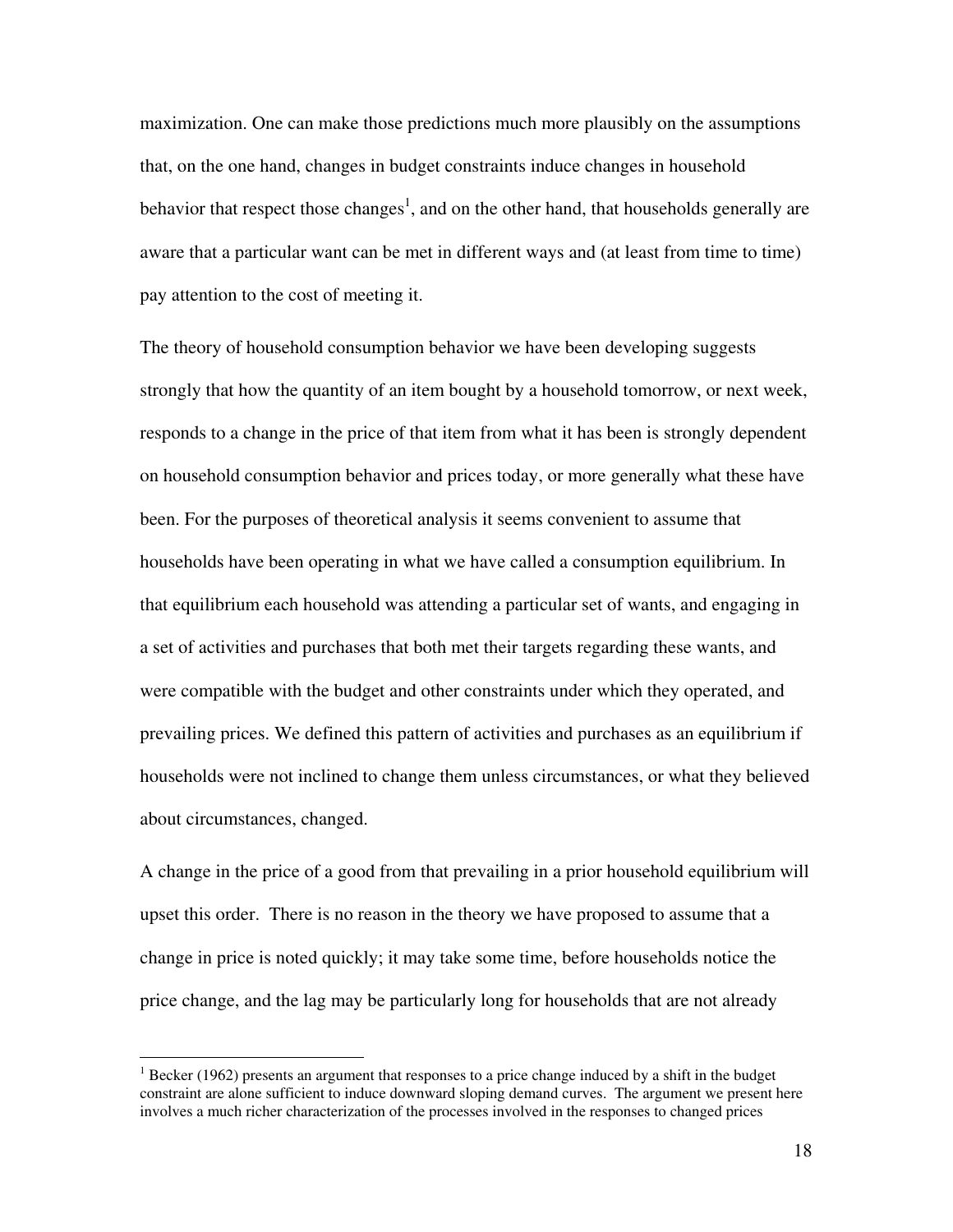employing that good in their regular activities. But if that change is an increase in the price of a good a household is purchasing regularly, which is the case we will consider first, we propose that this will be noticed relatively soon, and several responses set in train.

For the reasons mentioned earlier – some money in the bank, ability to borrow, etc. – we do not treat the budget constraint as firmly binding. However, we do assume that households have amounts that they budget to spend meeting particular wants, and in total, that are viable in an equilibrium context, and keep at least rough track of the amount they are spending. Since an increase in the price of a good being purchased means that, under prevailing routines of purchase and use, expenses have gone up, there is pressure on the budget constraint. Total purchases need to be cut back. This will be signaled both by the rise in the particular price, once that is noticed, and by a running of expenses over budget, We propose that the expenditure cutting back response occurs relatively quickly and is concentrated, at least initially, on the activities that use the good whose price has increased. Later the response may spread to other activities.

Efforts at substitution also will be set in train. Under the theoretical framework we developed above, the conception that certain goods are substitutes becomes quite clear and concrete, indeed much more so than in the consumer theory of the economic textbooks. Goods are substitutes if they are inputs to different activities that can meet the same want (and complements if they are used in the same activity). Thus meat and fish are inputs in alternative dinner activities, and hence are substitutes in these roles. Under the theory of household consumption behavior we are proposing here, as under standard neoclassical theory, a rise in the price of meat will lead the household to have meat for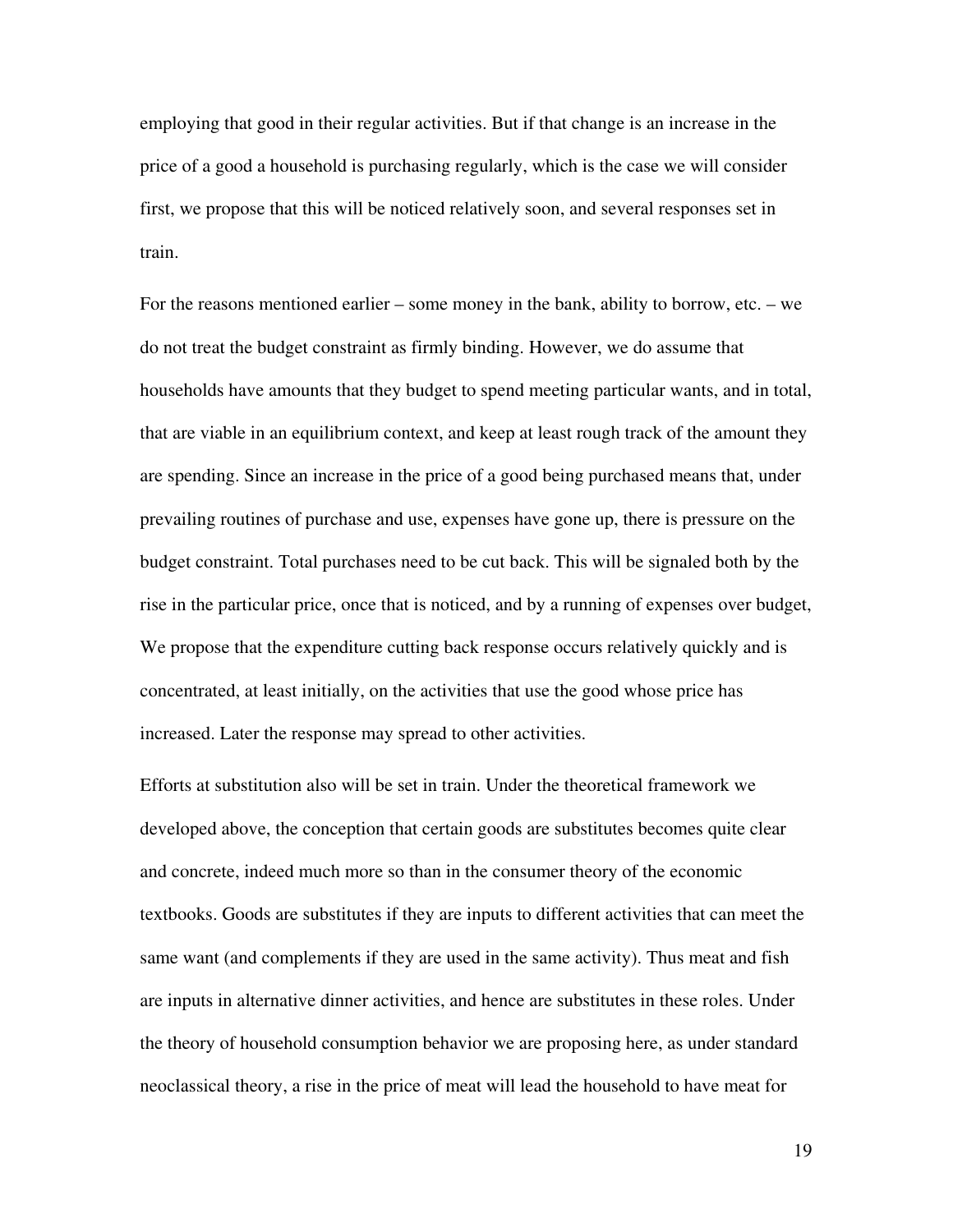dinner less often, and possibly fish more often. The case that a noticed rise in the price of meat relative to fish will lead many households to have more dinners with fish and fewer with meat is perfectly consistent with the presumption that the "rationality" of households is bounded and local. The key assumption is not full blown rationality, but rather that the household be aware that there are alternative ways of meeting a want, and at least from time to time is sensitive to their relative costs.

We want to highlight that the theory of household behavior we have articulated suggests that certain kinds of possible substitutions and adjustments to changing prices are likely to be easier to make than others. In particular, substitution that can be effected by changing the relative usage of different activities in the set the household regularly is using is easier than substitution that requires the bringing into use of new activities. In the case of a rise in the price of meat, a household's response is, under this theory, likely to be sensitive to whether its customary mix of dinner activities at least occasionally had included fish, or other alternatives to meat, or not. If not, substitution would involve the household doing things it had not been doing before, rather than simply changing the mix of things it had been doing. Our argument is that the "changing mix" kind of response tends to occur more rapidly than substitution that involves bringing in activities that are new to the household. Households that had not been eating fish occasionally before the rise in the price of meat may have in their mind that they do not like fish, and it may take considerable time before they even begin exploring the possibility that their prejudices were not justified.

While in this essay we will not discuss this matter in any detail, we note that shopping for something involves its own set of routines (Consoli, 2008) and that the speed and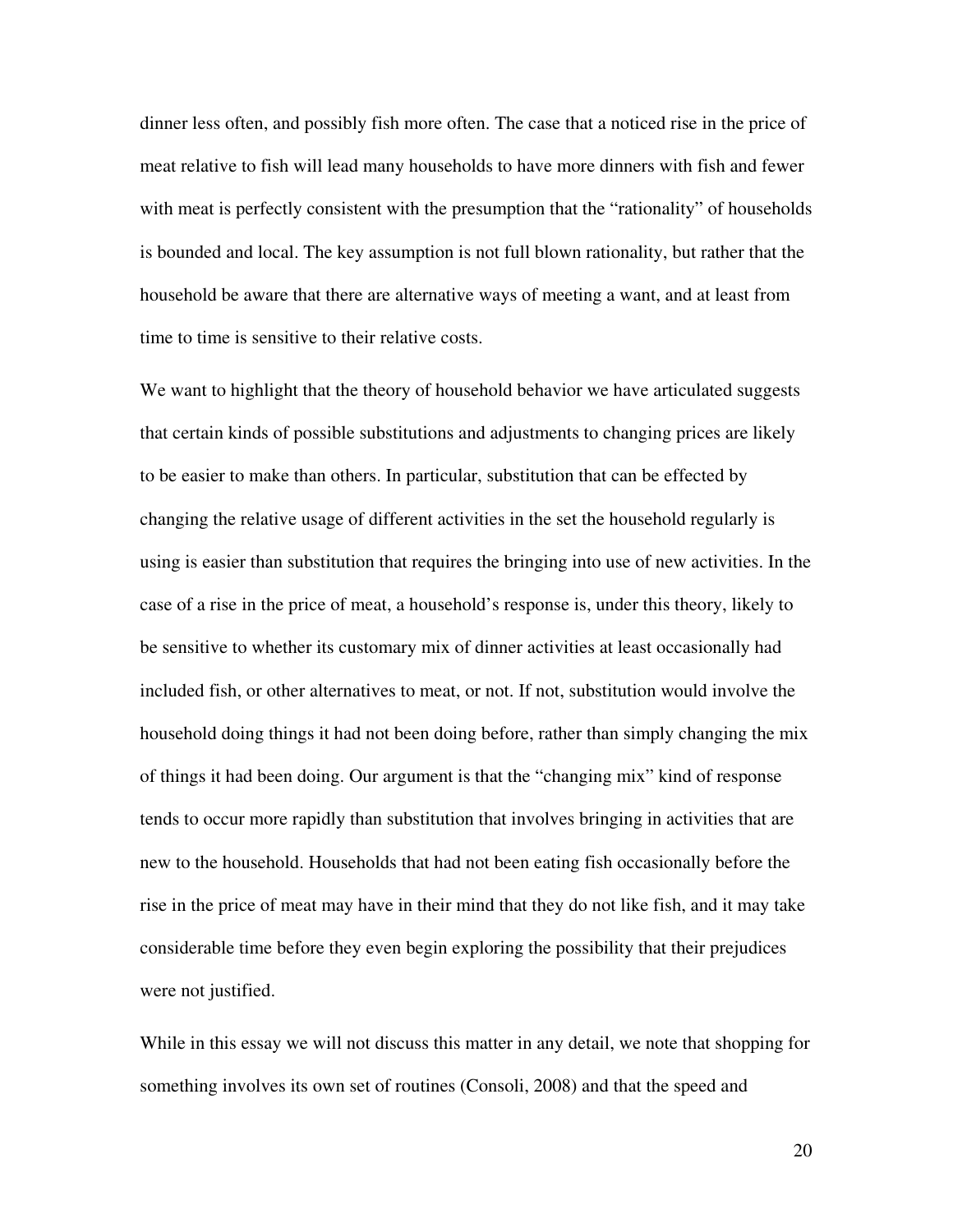effectiveness of attempts to find suitable substitutes may depend on relevant shopping routines. Thus the likelihood that a household that had not been eating fish will start experimenting with that option when the price of meat rises, and the time lags involved, almost certainly depends on whether the grocery stores it has been using supply fish, or whether to buy fish they need to go to a new store.

We have noted that the assumption that activities are specialized to meet particular wants does not mean that all inputs are similarly specialized to the meeting of particular wants. Some are, and some aren't. Thus a car can be used to get to work, go shopping, get to the theater, or take the kids to school. This fact means that, for an artifact like an automobile that can be used in a variety of activities aimed at different ends, certain other goods or services may be substitutes when it is used for one purpose, and other goods substitutes when it is used for other purposes.<sup>2</sup> We think the complication here is clarifying, not confusing.

Thus a rise in the price of gasoline on the use a multi-use input like an automobile (gasoline obviously is a complement to automobile use, in the sense that it is used in the same activities) may induce efforts to use the car less in a number of the activities where it is being used. But, as above, substitution of other modes is likely to be easier it it involves simply changing a mix of activities, than when it requires bringing in new ones. Thus a household that already occasionally makes use of mass transport to go to work is likely to find using mass transit more frequently for that purpose, and using the car less, an obvious and easy response to a rise in the cost of using the car. On the other hand, if shopping for certain goods, say clothing, customarily has been done by driving to a store

-

 $2<sup>2</sup>$  Here we draw a parallel with the notion of complementarity across constituent activities of consumption put forth by Menger (1950).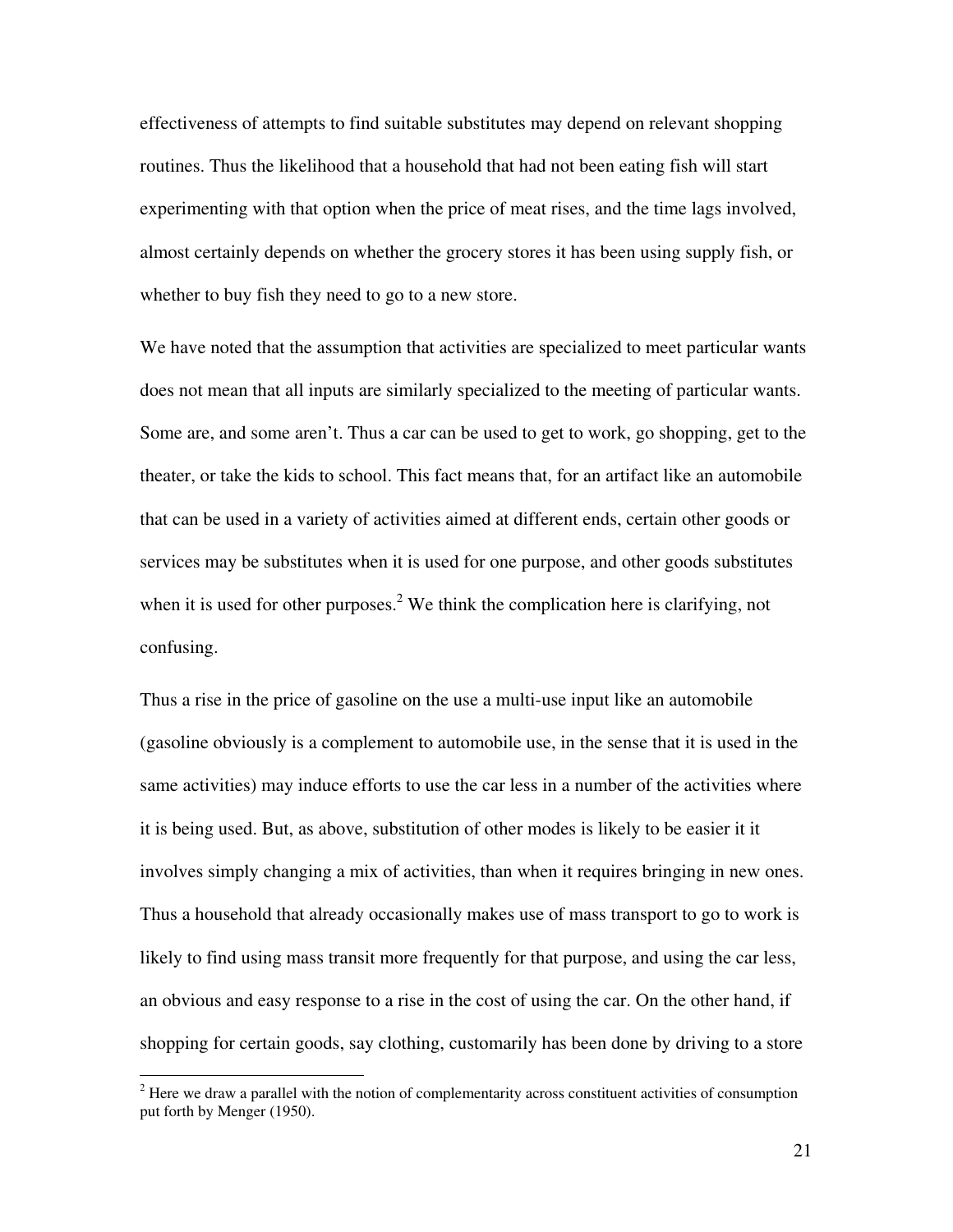some distance away, and mass transport never used to get there, how to devise another way to shop for clothes may be less obvious and easy to effect. The response might involve exploring clothing stores that are closer to home or close to mass transport, but it might take considerable time before a new pattern is established.

More generally, when the price of a good the household had been buying and using rises, in some cases easy substitutions plus a small cutting back of aspirations regarding the want whose satisfaction has become more expensive may suffice to bring a household to a new equilibrium. But often these changes will not be sufficient. If not, more drastic substitutions may be invoked, like moving closer to work. And the satisfaction of other wants may be sacrificed; thus plans for a vacation may be abandoned.

We have been focusing on responses to a rise in the price of a good or service. Responses to a decline in a price obviously go in the opposite direction. Households that are buying and using that good will have a relaxation of their budget constraint, and be able to increase the extent to which they satisfy various wants. The activities employing the good in question and the level of satisfaction of the wants serviced by those activities are likely to be increased most. Alternative means of meeting those wants may be cut back, but this is not inevitable. Another response by households, that likely will take more time to effect, is adoption of new activities that employ the good in question, as a now less costly way of satisfying particular wants that had been satisfied in other ways, or as a means of addressing wants that previously were regarded as too costly to address.

Under the theory articulated here, it may take a household considerable time to even notice a fall in the price of a good that it has not been buying and using. And any response is likely to be sluggish.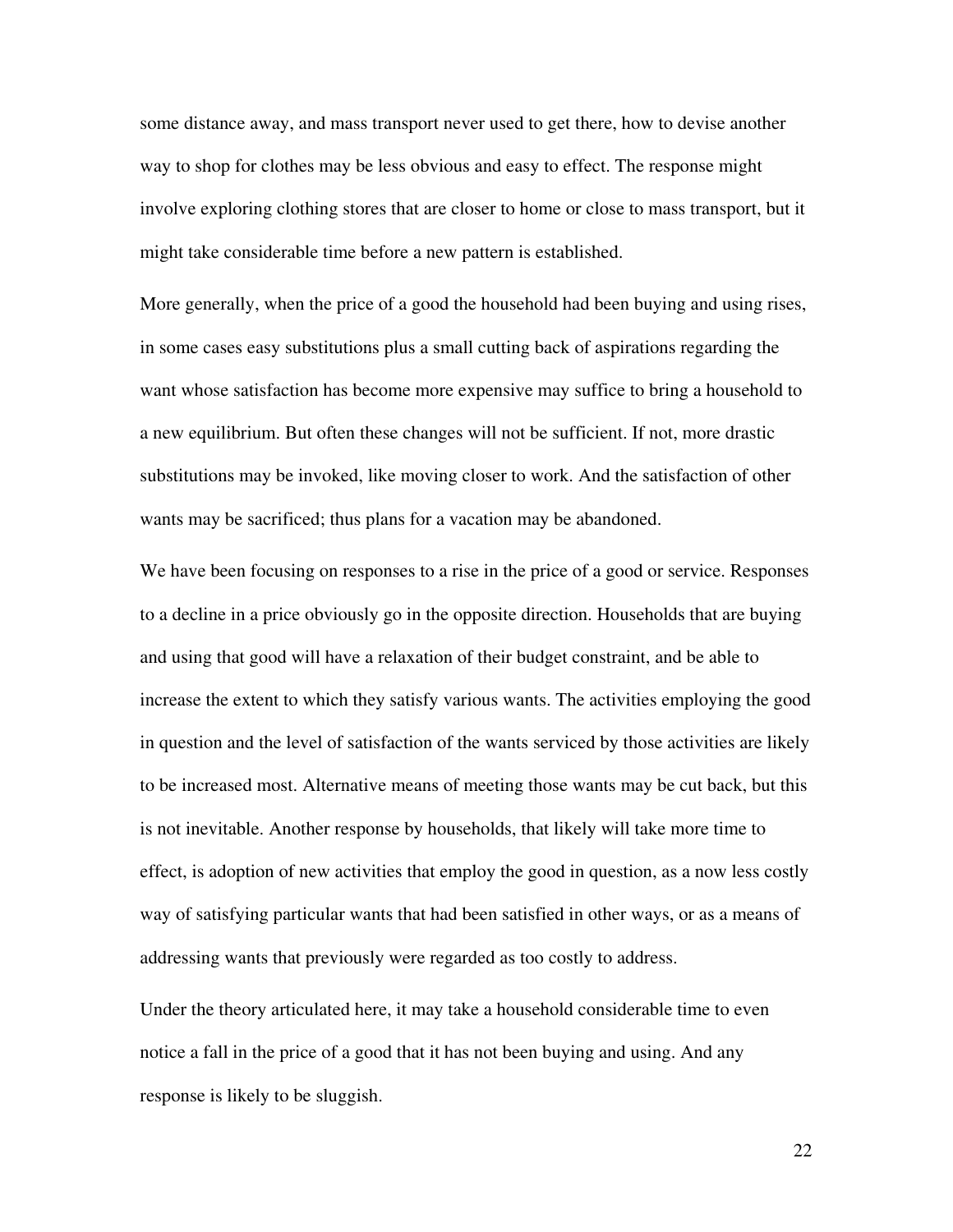The mechanisms described here generate, or rationalize, household "demand curves" in the sense of functions relating expected household (individual and collective) purchases of a good at various times in the future to future prices, given a set of initial conditions, including prices that had prevailed. Assume that the initial conditions were a household equilibrium, that the future price of a good (while not necessarily the same as the price that had been obtaining) will be constant over the period of analysis, and that all of the other variables relevant to household purchase decisions remain the same as they had been. Then the foregoing theory implies that purchases of the good in the future will be the same as those in the prior equilibrium if the price is the same, less if the price is higher, and more if the price is lower, with the demand curve becoming more elastic as time passes until at some future time a new stable order is established. This is very much in the spirit of, but a generalization of, Marshall's distinction between short term and long term adjustments.

This kind of demand curve, or at least its interpretation, clearly differs in important ways from the demand curve of text book neoclassical theory. Among other things, there is no "utility function" behind the scenes, nor more generally can a household's purchasing decisions be interpreted as "optimal", in any non sophistical sense of the term. Rather, they must be understood as having been strongly influenced by the past consumption history of the household, with preferences themselves largely a result of that history, as well as a factor shaping it. Under the theory we propose, consumption decisions need to be recognized as largely a matter of routine plus marginal changes in routine, except when the household is facing circumstances that are significantly new to it.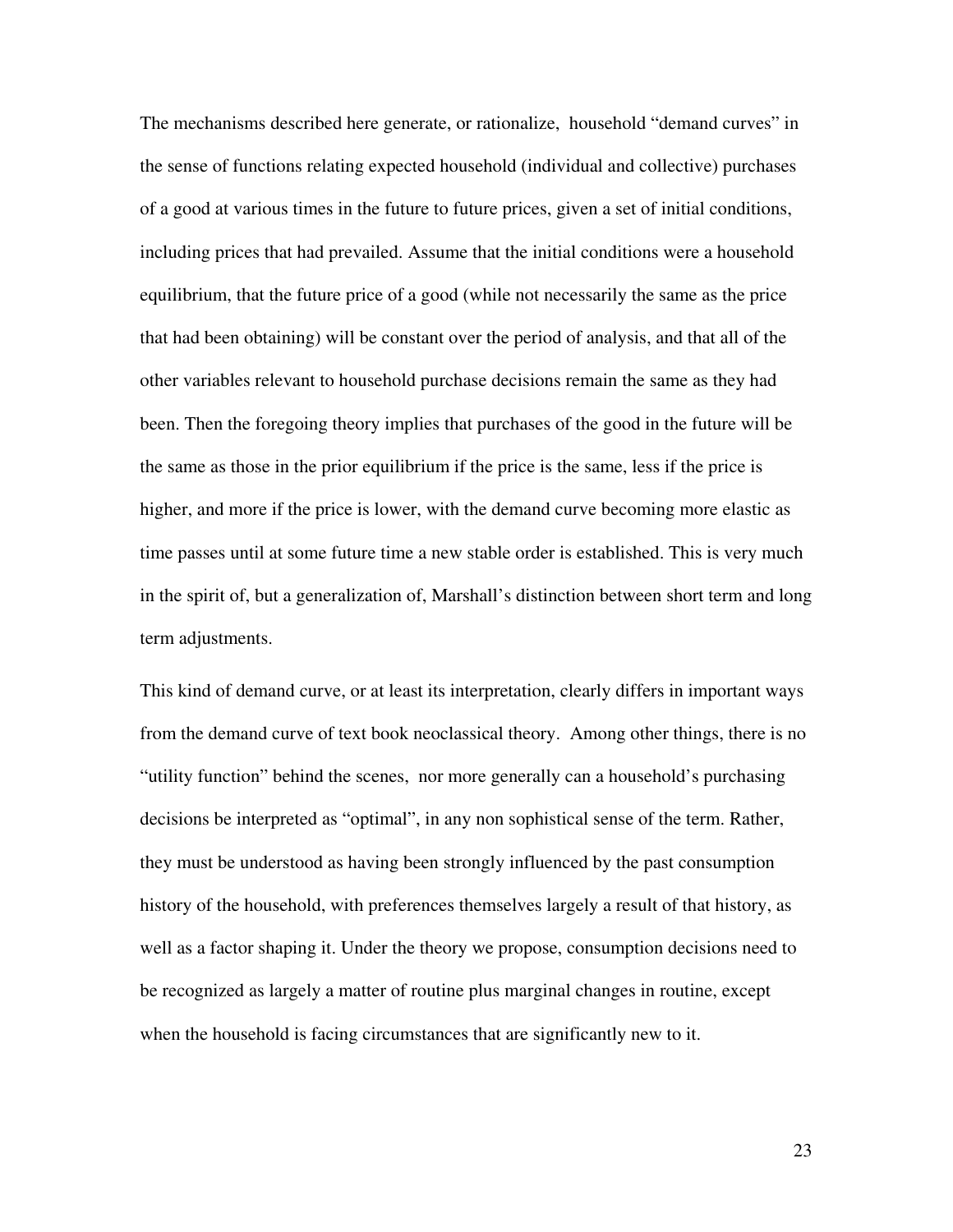In our view, a major advantage of the theory we propose is that it identifies several different kinds of processes that are set in train by changes in the prices faced by a household, and in so doing calls attention to the fact (according to this point of view) that certain kinds of changes are more difficult to make than others. This perception, which we think ought to be quite helpful to economists trying to understand or predict how consumers respond to certain price changes, is totally absent in neoclassical consumer theory.

Despite these differences, the "demand curves" described here are capable of doing many of the same jobs as the demand curves depicted and rationalized in neoclassical theory. As with so many other useful concepts employed by economists today, the concept of a demand curve interpreted under the conditions above fits perfectly comfortably into the tool kit of economists committed to an evolutionary theory.

#### 3.2 The Effects of Changes in Real Income

We note that, as in standard consumer theory, in the theory we are proposing here there is an income effect from a change in prices as well as a substitution effect. Thus a rise in the price of a good a household is purchasing requires it to cut down on purchases somewhere and to meet at least some of its wants less fully; its real income has fallen. A decline in the price of a good a household is purchasing and using enables it to meet its prevailing wants more fully, or it can target new ones, without increasing budget outlays. Its real income has increased.

Which brings us more generally to the perspective the theory we propose has on the effects of increases in real income, either the result of a decline in the prices of the goods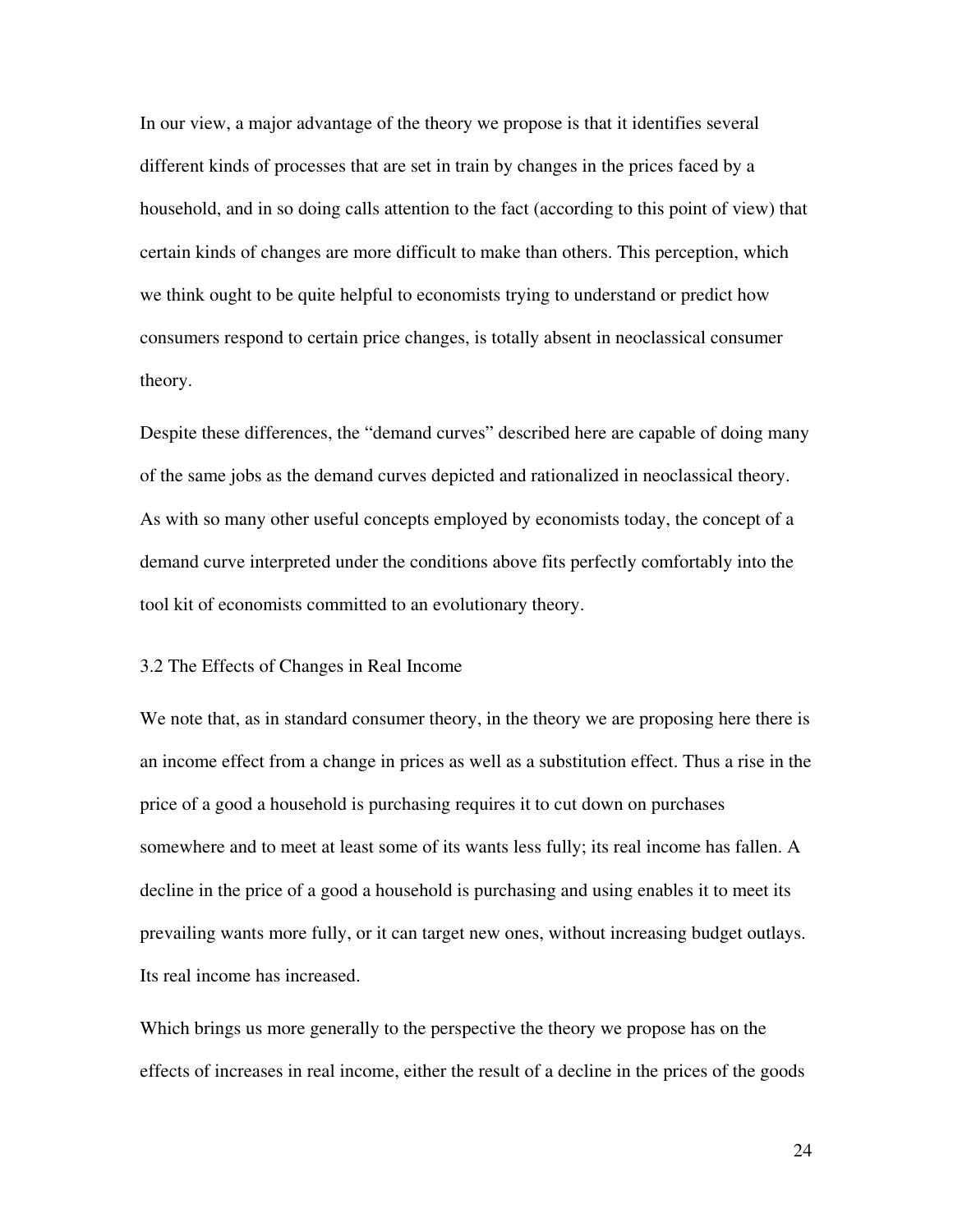it is buying, or because of a greater cash inflow, on household consumption behavior. Given a rise in real income, a household can meet the wants it already is attending to a greater degree than previously targeted, or it can try to satisfy wants it previously had not attended, or of course some of both.

Meeting already attended wants more fully sometimes can be achieved simply by obtaining more of the inputs used in the activities employed by the household and operating those activities at higher levels. Our observation, however, is that meeting wants more fully often is attained by purchasing "higher quality" inputs, rather than simply "more". Within the theory we have developed, there is a natural interpretation of the notion that certain goods are of higher quality than certain others.

Consider two different activities capable of meeting a particular want, at least to some degree. Assume each has what one might call a defining input (along with, perhaps, some other inputs as well). We have proposed that in many cases an activity can meet a want more or less fully, depending on its level of use, which in turn is associated with the quantity of inputs used. However, there may be diminishing returns, and at some point marginal returns may fall to zero. If one of the activities directed to that want is able to achieve a higher level of want satisfaction than another activity, then it is reasonable to say that its defining input is of higher quality than the other. We note that, if the activity using the high quality defining input is more expensive to operate at levels of want satisfaction that both can achieve, while households with low incomes and lower want satisfaction targets may buy the lower quality input, as their income rises they may be expected to switch to the higher quality one and the activity employing it. Again, no assumptions about a global utility function and maximization are required, but rather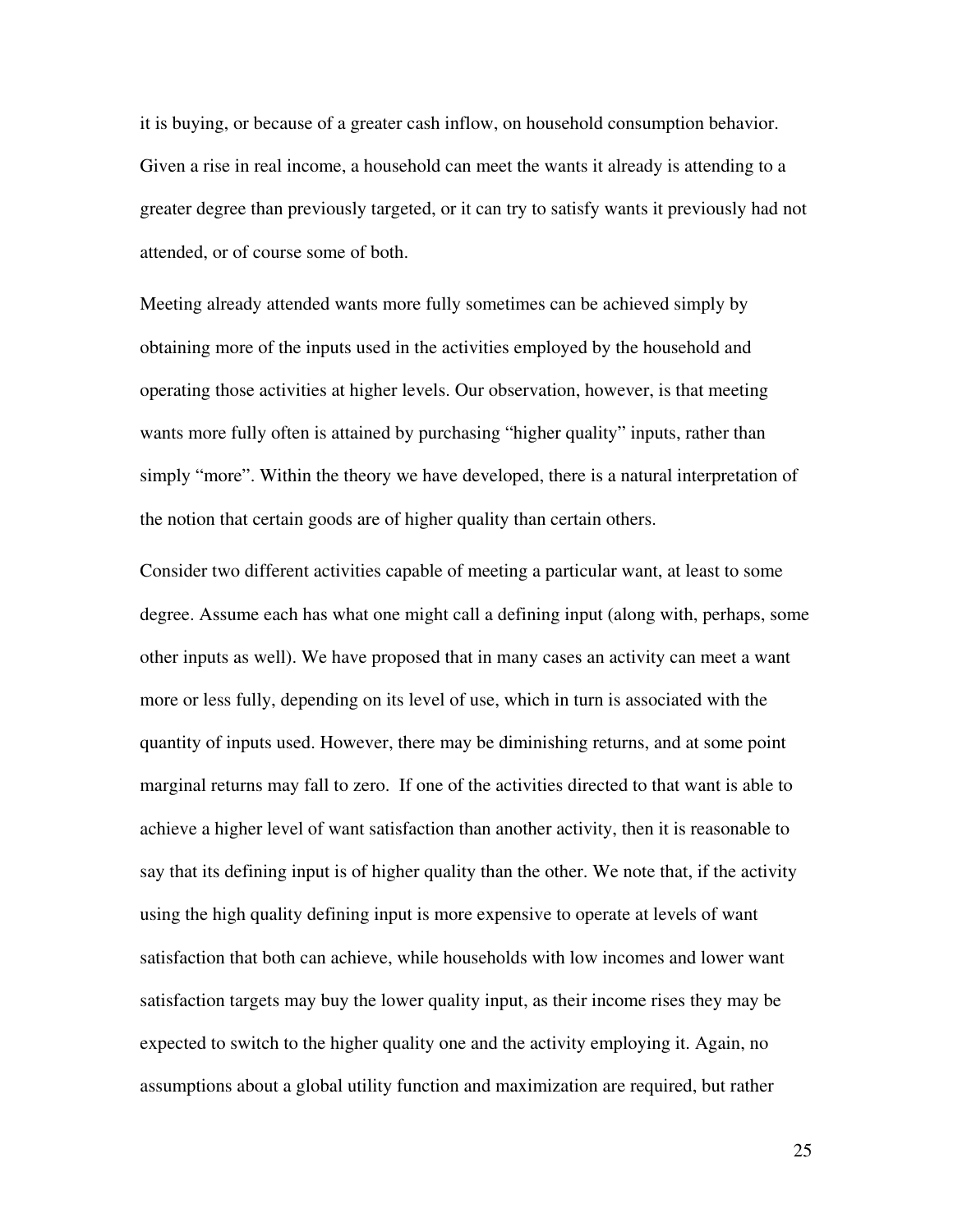simply the assumption that as the income constraint relaxes, households respond by trying to increase want satisfaction in a variety of different dimensions.

It is apparent that, in addition to meeting attended wants more fully, an important part of the response of a household to a rise in income is to try to meet wants that were unattended before, goals that had seemed out of reach, or which were not even contemplated. And in general this will require the household to bring in new activities to its repertoire.

There is a definitional issue here, a matter of specifying categories where the lines between things are blurry. We noted earlier that both wants and activities can be defined narrowly or broadly. Is winter vacationing in the Caribbean or the Canary Islands better regarded as meeting a want that was not being met before, or simply as meeting a general family want for recreation more fully (perhaps with a "higher quality" input)? Is the activity involved a new one or should it be regarded as a new variant of the traditional family activity of taking a summer vacation at a nearby beach? While logic does not provide clear answers to these questions, we think that recognizing a good portion of a household's response to rising real income as meeting new wants through new activities helps one to understand the processes involved. If the Caribbean had been unfamiliar to the family, as was dealing with a travel agent, and if the attractiveness of going on a winter vacation at some warm place had before been regarded as simply unaffordable, then going to the Caribbean for a vacation may usefully be regarded as meeting a new want through a new activity.

We note that "dealing with a travel agent" is another instance of a matter we signaled earlier. Consumption activities, or the goods and services that go into them, can differ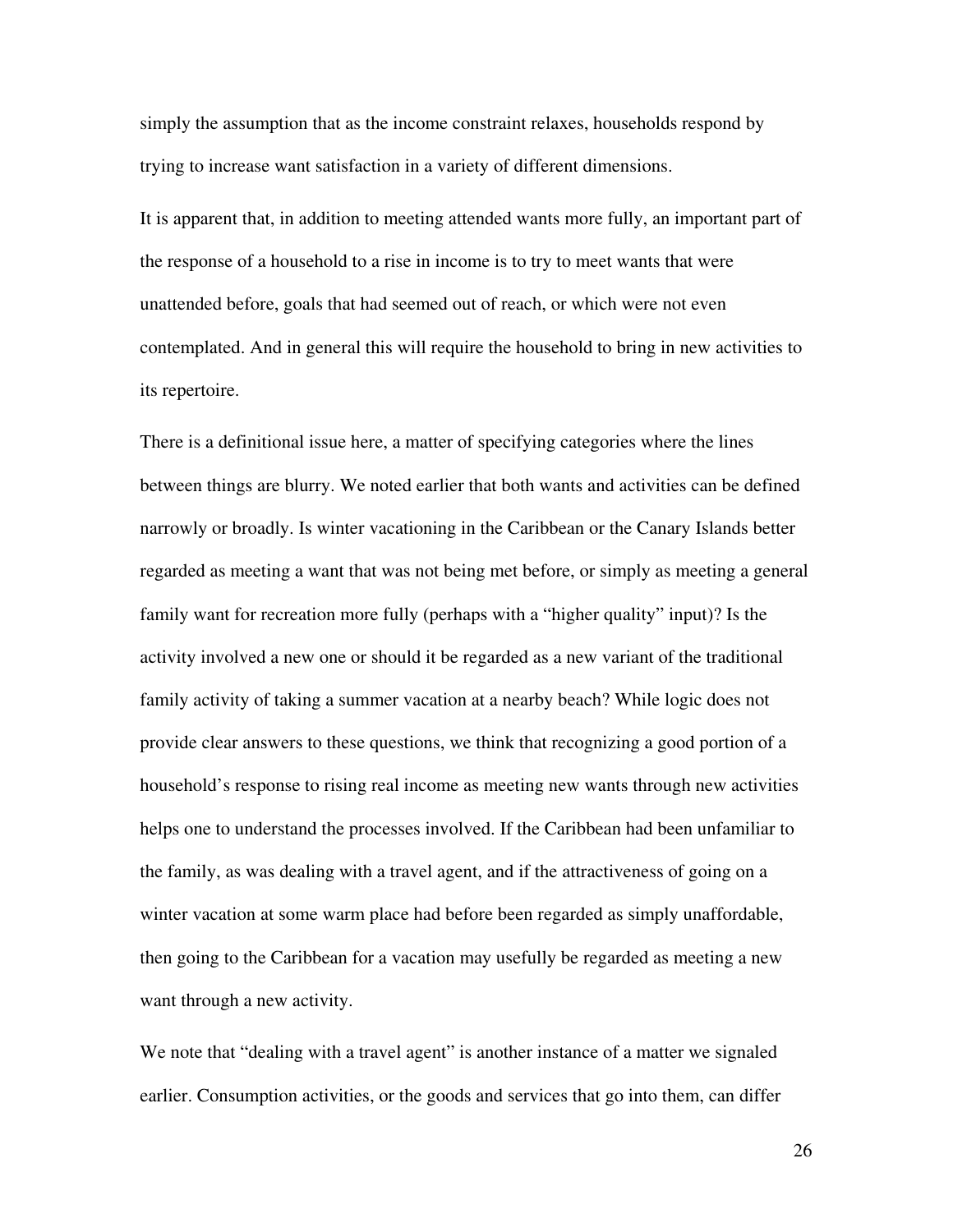significantly in the routines involved in the associated "procurement" routines. Knowing how to procure is another of the various skills one needs to have in order to be an effective consumer.

A rise in real income usually is associated with a rise in the opportunity cost of time (Metcalfe, 2001). We suggest that it is not so much that payment per hour worked is higher; in many cases earning more by working longer cannot be done or is subject to low marginal returns. Rather, we propose the principal reason is that with higher money income, the household can afford financially to do more things, like vacationing in the Caribbean, that are highly desired but take household time. Thus there is a strong tendency for households to try to cut back on the time they spend on basic activities to make time for the new ones they now are financially able to undertake. In some cases this can be accomplished by in effect "mechanizing" activities that used to be done by hand, for example by buying a machine that washes dishes. In some cases goods or services purchased from the outside are substituted for the household's use of its own time; prepared foods and ordered in dinners are good examples. As suggested above, these kinds of substitutions are easy if they do not require the household to learn to do things it has not done before, more difficult if the substitution requires quite different and unfamiliar ways of doing things.

What determines what new wants get attended as household incomes rise? Standard consumer theory needs to explain goods with high income elasticities of demand in terms of the shape of global utility functions, a conception that we have argued should not be a part of any serious theory. In contrast, the theory we put forth would explain how new wants are acquired by low and middle income households as their incomes rise in terms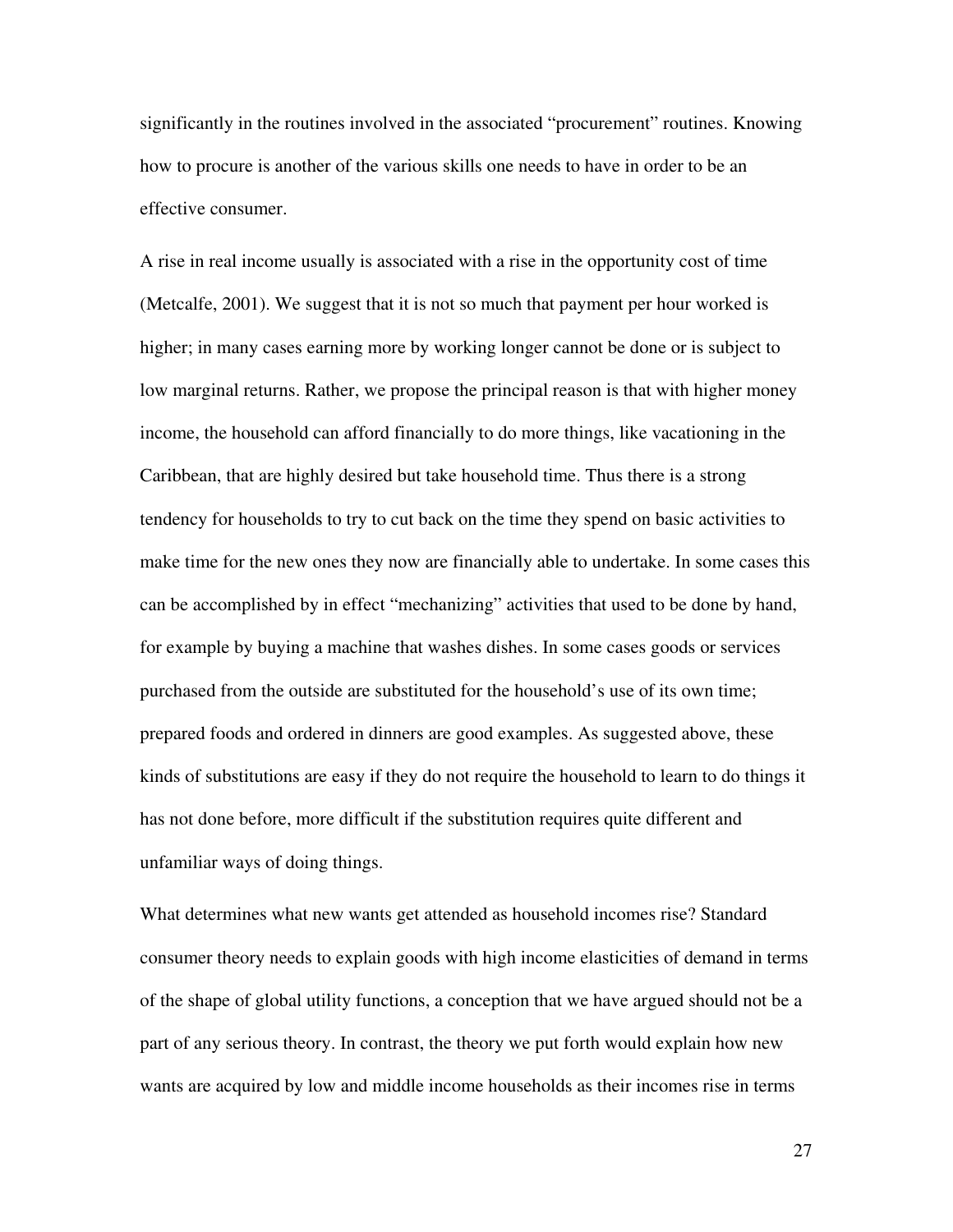of emulation of the lifestyles, or the believed life styles, of higher income people (Duesenberry, 1949).

3.3 Household Response to New Goods and Services

Analysis of how wants and consumption patterns change as a broad society gets richer obviously requires a different kind of analysis. We evolutionary theorists are not alone in arguing that the principal driver of economic growth is innovation. The theory of consumer behavior we have been developing is well suited for a relatively rich and variegated treatment of the opportunities and challenges provided to households by the appearance of new goods and services, which has been a central feature of the economic growth societies have experienced.

Some new consumer products are reasonably regarded as substitutes for older products, perhaps of "higher quality", but not requiring of the household that they engage in activities that are significantly new to them, or opening the possibility to meet wants that could not be met before. Consider, for example, a new personal computer that operates at faster speed than the previous model, and has more memory capacity, but is not capable of doing things the previous model could not. By the theory we have been developing, the new computer would be considered as being of higher quality than the old model (it enables more work to be done faster) but not a good that enables wants to be met that could not be met before.

But it is apparent that economic growth driven by technological innovation, as we have known it, often involves the introduction of new goods that can meet wants that simply could not be met before, and which in effect change the lifestyles of the individuals and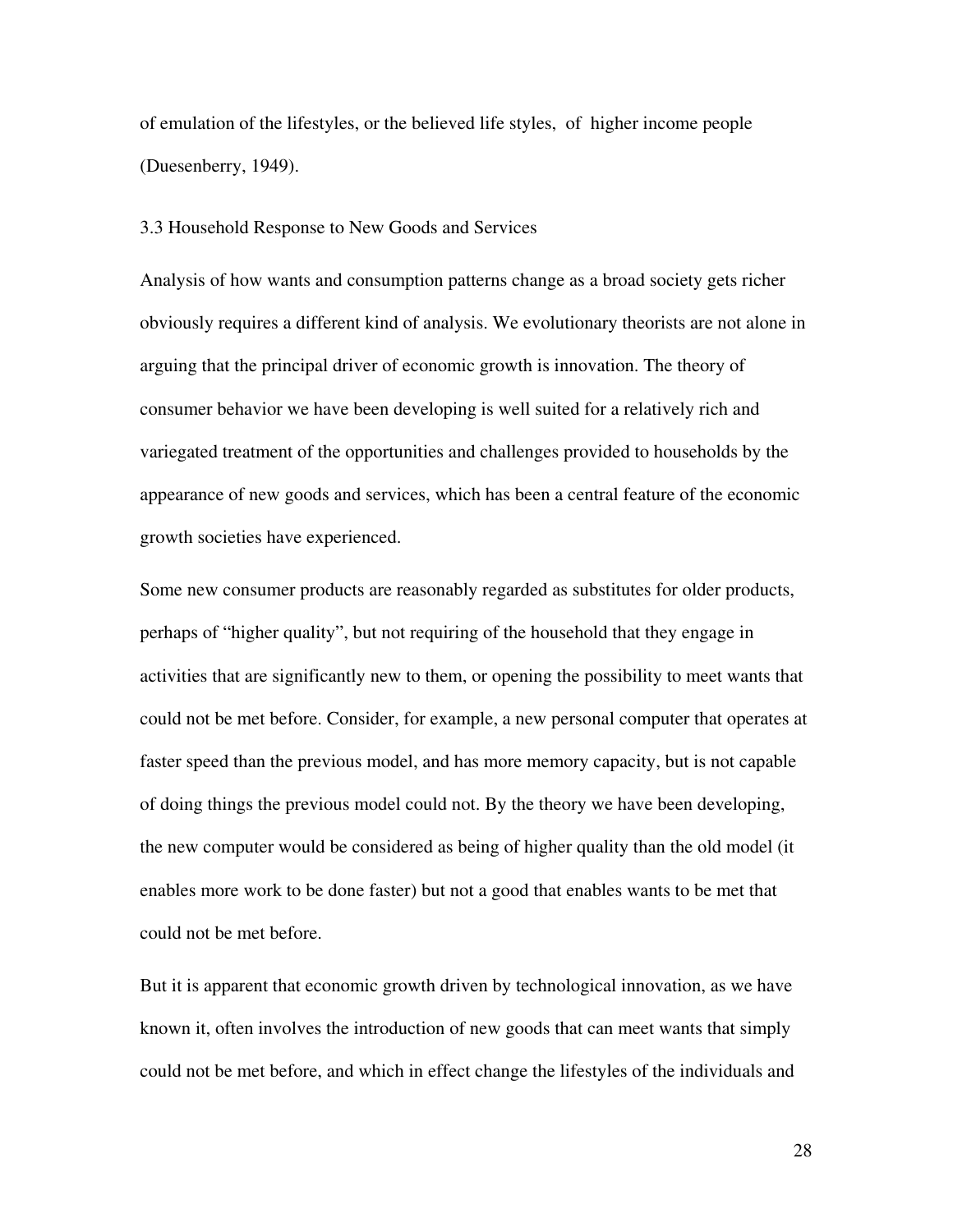families who adopted them. Consider for example the appearance of the automobile and the telephone in the early years of the twentieth century, or of television, or rapid low cost air travel later in the century, or the first personal computers that became available a quarter century ago. While recognizing the arbitrariness involved in dividing wants into a set of non-overlapping categories, we believe a significant advantage of the theoretical framework we propose is that it makes sense of the notion that innovations often enable new wants to be met, and at the same time change how households operate in the sense of the activities in which they engage.

Thus the formulation of consumer theory we propose suggests that the response of households to the availability of new goods and services may involve a significant reorientation of their targets and goals, which in many cases only can be accomplished in the course of learning to do new things. Thus back in the 1950s, when relatively low cost air travel was becoming available, few households had a good feel for the benefits, the utility they would gain, from the reduction in travel times that this permitted. What were the advantages of being able to get much more quickly to familiar haunts? What new places would be worth while going to? Lots to learn but only through experience. And much of what was learned was about the value of meeting wants that were not being met before.

Turning to more recent times, how should one regard the appearance on the market of cell phones? Should the cell phone be regarded simply as a new telephone device that can be used in the familiar activity of using a telephone, albeit one that greatly increases the range of circumstances where calls can be made or received? Or does use of the cell phone involve the employment of a new activity? And does it enable wants to be met that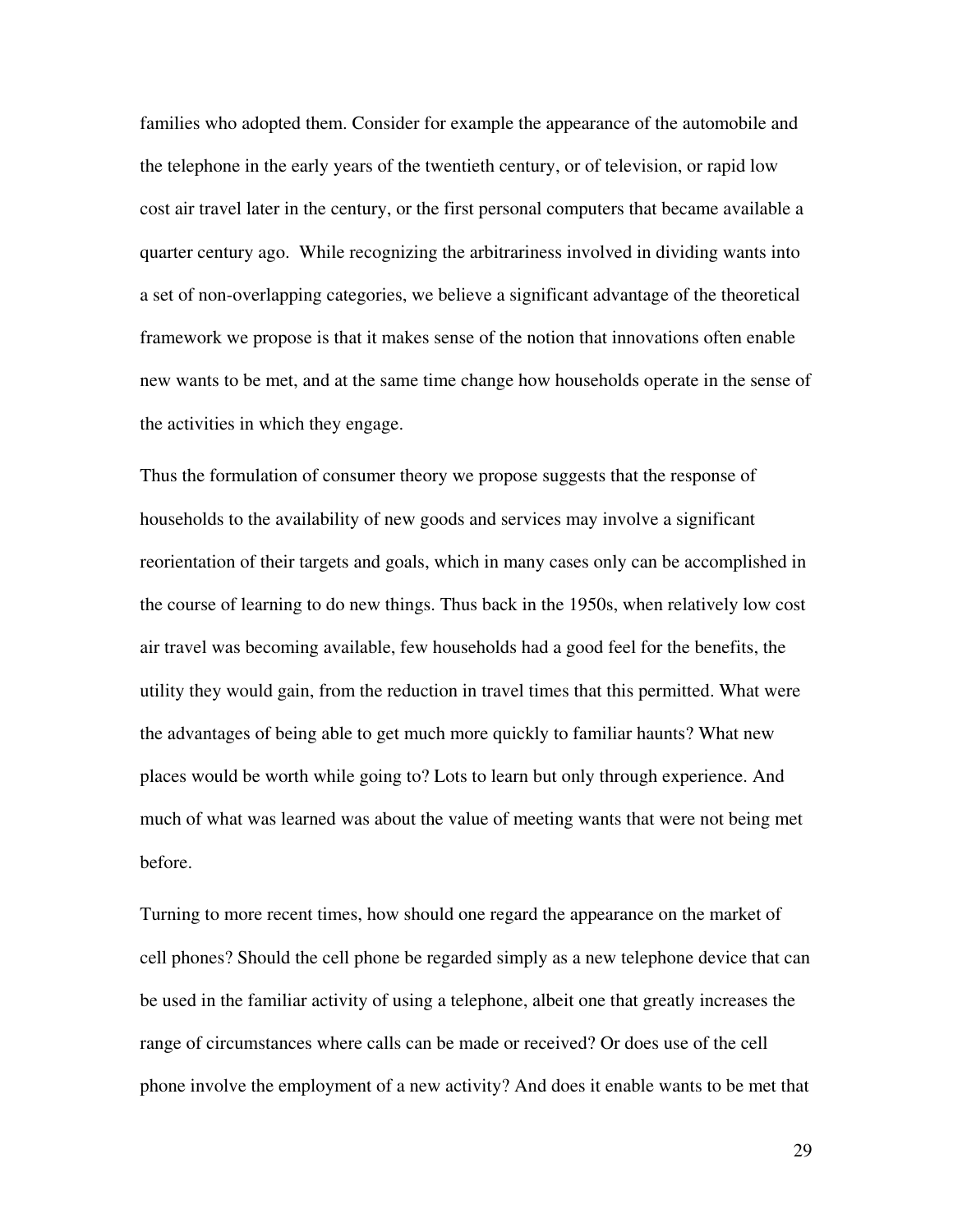could not be met before? We suspect that there is no single answer to these questions. For some people the cell phone seems to be being used as a simple extension of the traditional phone, a portable device to be used on important occasions where one wants to use a phone but one is away from access to the traditional home system. But for other people it is clear that the cell phone, particularly the new versions equipped with cameras and access to the Internet, has provided a means of communication and a mode of access to a range of information that was not available before, and has enabled them to meet wants that they could not meet before.

The advent of Email certainly is a clear case of a new good or service enabling wants to be met that could not be met before, through the use of a new activity. Users of Email needed to learn new techniques, new routines. The fact that incorporation of new goods and services into the set regularly bought by households very often involves changes in the set of wants the consumer aims to satisfy, as well as new activities, has important implications that a theory of household consumption behavior needs to recognize. For one thing, in many cases it is not obvious before the fact that a latent want exists that a new product might serve. The wants, the uses, a new product ends up serving may be very difficult to predict in advance.

There is a sizeable body of work that is totally ignored by standard economic theories of consumer behavior on the "diffusion" of new goods (see e.g. Rogers, 1983; Von Hippel, 1986). However much of that literature does not recognize adequately that the speed and extent of acceptance by consumers (or firms for that matter) of new products or services which enable things to be done that could not be done before depends on the development of appreciation for what those new capabilities open up. As we have noted,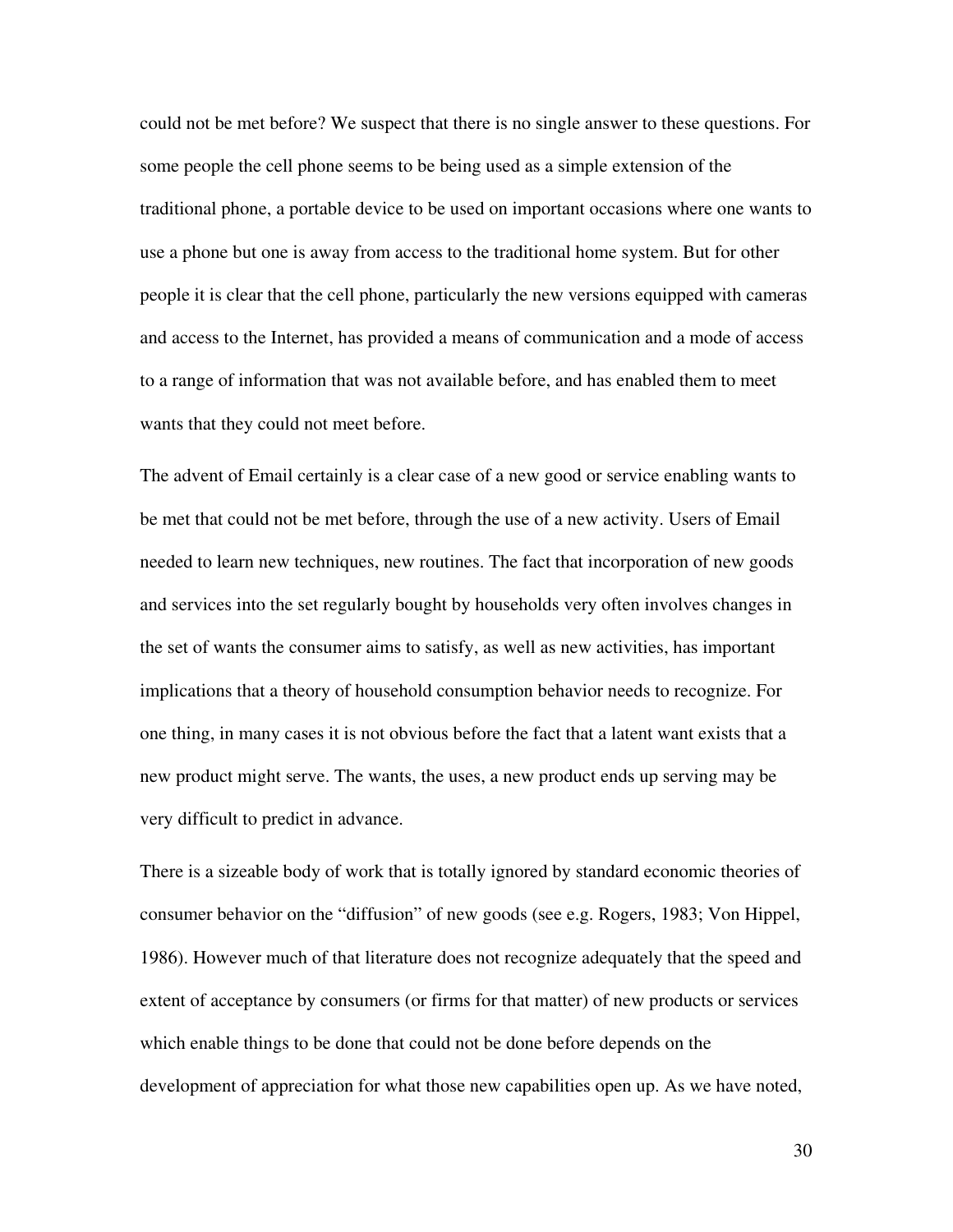this may involve the emergence of recognition of wants that had not been thought about before; the case of Email (and the Internet more generally) illustrates that, in many cases, new goods with new capabilities potentially can be used to meet a range of wants, some established and some new. A significant learning process may be involved, and may take place slowly, as households learn the range of things a new good may be used for, the uses they find valuable, and develop preferences for particular variants of the new good (see e.g. Teubal, 1979).

That learning process is cultural as well as individual. Widespread diffusion of new goods requires and involves changing cultural attitudes towards what are the important wants than ought to be met, and the appropriate means of meeting them (Aversi et al, 1998; Witt, 2001). To a much greater extent than the economists' writings on demand in general, the diffusion literature does recognize, highlight, that potential customers of new products differ. A significant portion of that literature is concerned with the characteristics of "lead users", households (or firms) who are the first to try new things. Such early users are innovators in a very real sense of that term since their experience serves not just as 'information' but also as a model for later adopters.

Most analyses of diffusion take the thing being diffused as a given. However, the evolution of virtually all new goods, consumer as well as producer, involves changes in the product as users react to it, identify the uses they find attractive, and develop tastes and preferences regarding desirable product attributes. As Von Hippel (1986) has stressed, early users often are tinkerers, modifying the product as well as just how they use it in order to increase its value to them. And of course in most cases as diffusion of a new good proceeds producers present new versions, sometimes in anticipation of the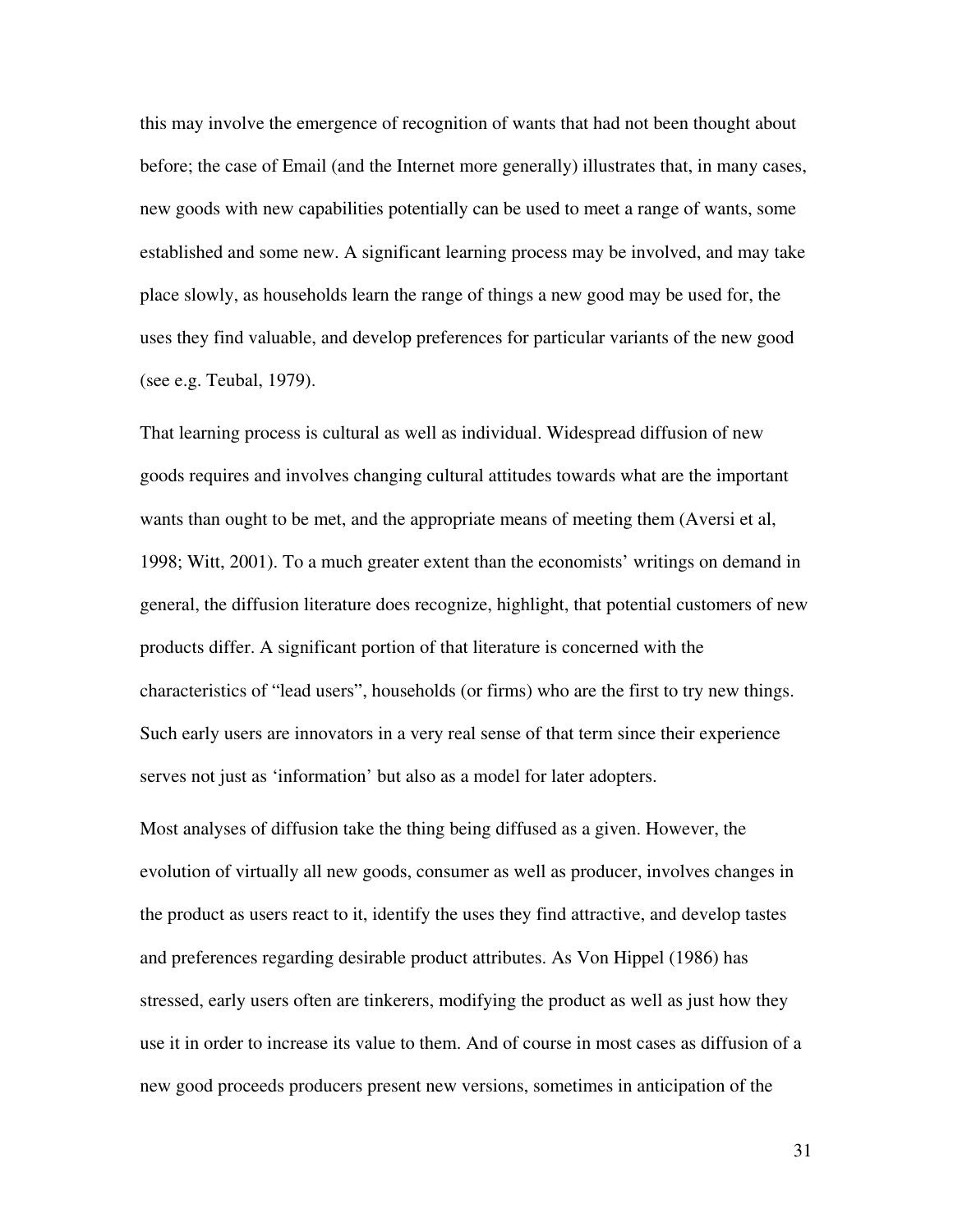emergence of new uses and preferences, sometimes in response to indications of their emergence.

While usually neglected in the diffusion literature, it is important to recognize that the process of economic development as we have known it involves not only the continuing introduction of new goods, but the disappearance of older goods that have been forced out by the new. For individual households, and the society as a whole, the changes may entail significant real costs. Households that had developed strong preferences, needs and skills for old goods may find these goods no longer available, be reluctant to try the new goods that have replaced them, and find that they are incompetent in using them at first. In short, old procurement routines may become irrelevant and new ones may prove difficult to master. It is not surprising that in many such cases it is the new generation that adopts the new good, and the practices associated with it, first. The older generation may lag, or in some cases simply refuse to make the adjustments. Household consumption skills, as the skills of business firms, may be subject to "competence destroying technological change" (Tushman and Anderson, 1986).

## **4. A Summing Up**

The theory of household consumption behavior we have been sketching differs from neoclassical theory not only in structure, but more generally in the broad theoretical strategy involved. It is a "behavioral" theory in the broad sense of the term we proposed earlier. Both neoclassical and behavioral theory see human actors as purposeful, and trying to do as best they can given what they know of the situation they are in and the constraints they face. But the strategy behind neoclassical theorizing is to move from this perspective to the argument that actors – households making consumption decisions in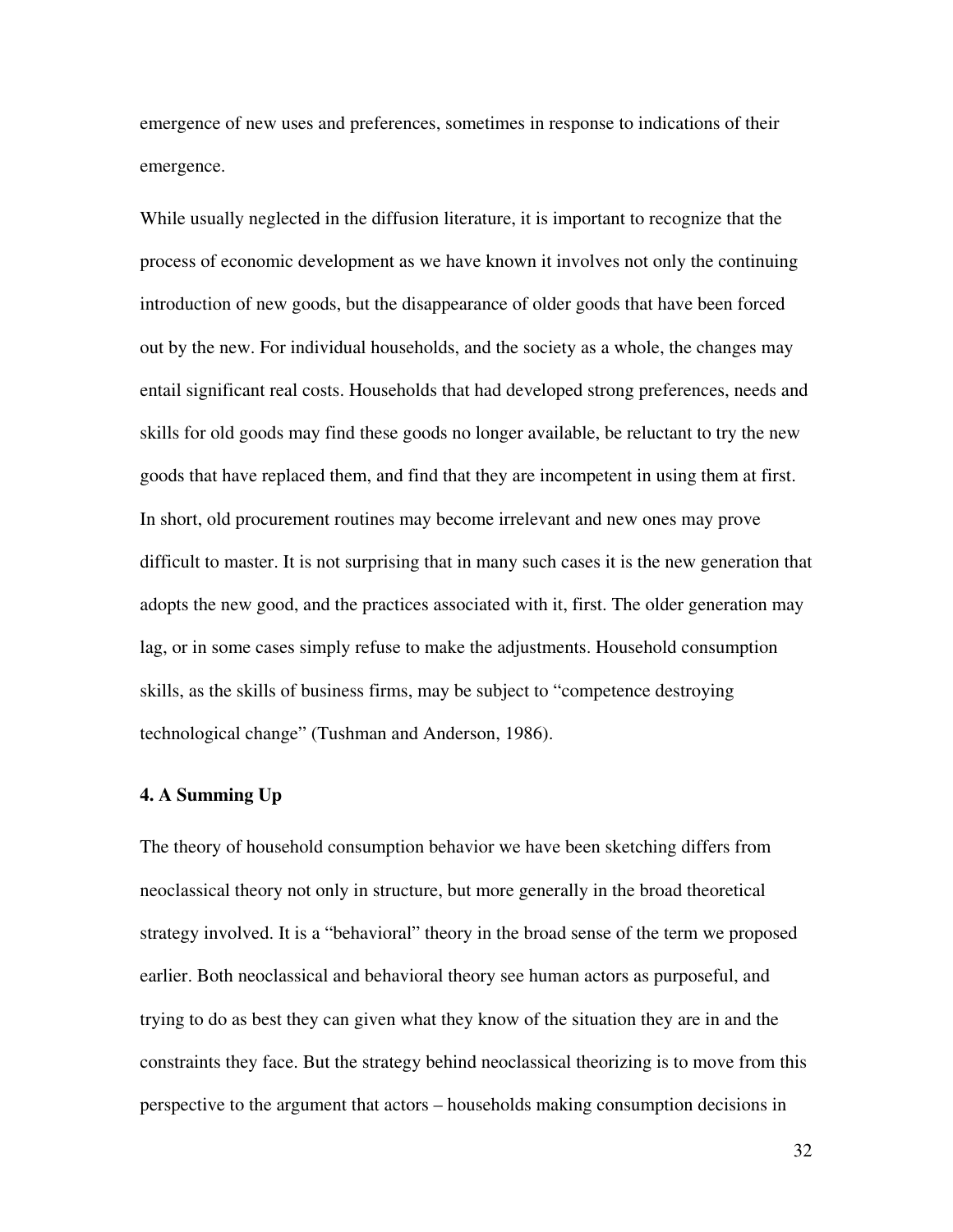this case – choose optimally. In contrast, the strategy of behavioral theorists is to try to construct an abstract but realistic model of what they actually do.

As we observed earlier, it is fair to say that advocates of neoclassical theory do not care about what processes actually determine what economic actors do. The strategy is to ignore process and argue that what they do can be explained by the proposition that they behaved "as if" they acted so as to maximize their well being. This theoretical strategy was rationalized most explicitly many years ago by Milton Friedman (1953), in his response to critics of the theory that the prices firms set maximized their profits who argued that firms went through no maximizing calculations, but rather had a set of relatively simple rules for setting prices. Friedman countered that whatever those rules were, and he really did not care about their particular form, the prices firms set could be predicted on the basis of a model that assumed they maximized profits.

A similar debate has not occurred regarding the neoclassical theory of consumer behavior. The arguments of many scholars that a number of the particular assumptions built into neoclassical theory can be shown not to be true simply has been ignored by most neoclassicalists. But it is clear that their position behind the scenes is that the assumption that households behave "as if" they maximize utility yields pretty good explanations and predictions and that is all that matters.

Our position, of course, is that that theory in many cases does not explain or predict very well, and in any case that is not all that maters.

We would argue that neoclassical consumer theory works best when the analysis is of responses to relatively small changes in the prices of goods and services with which households have considerable experience, and where "changing the mix" provides the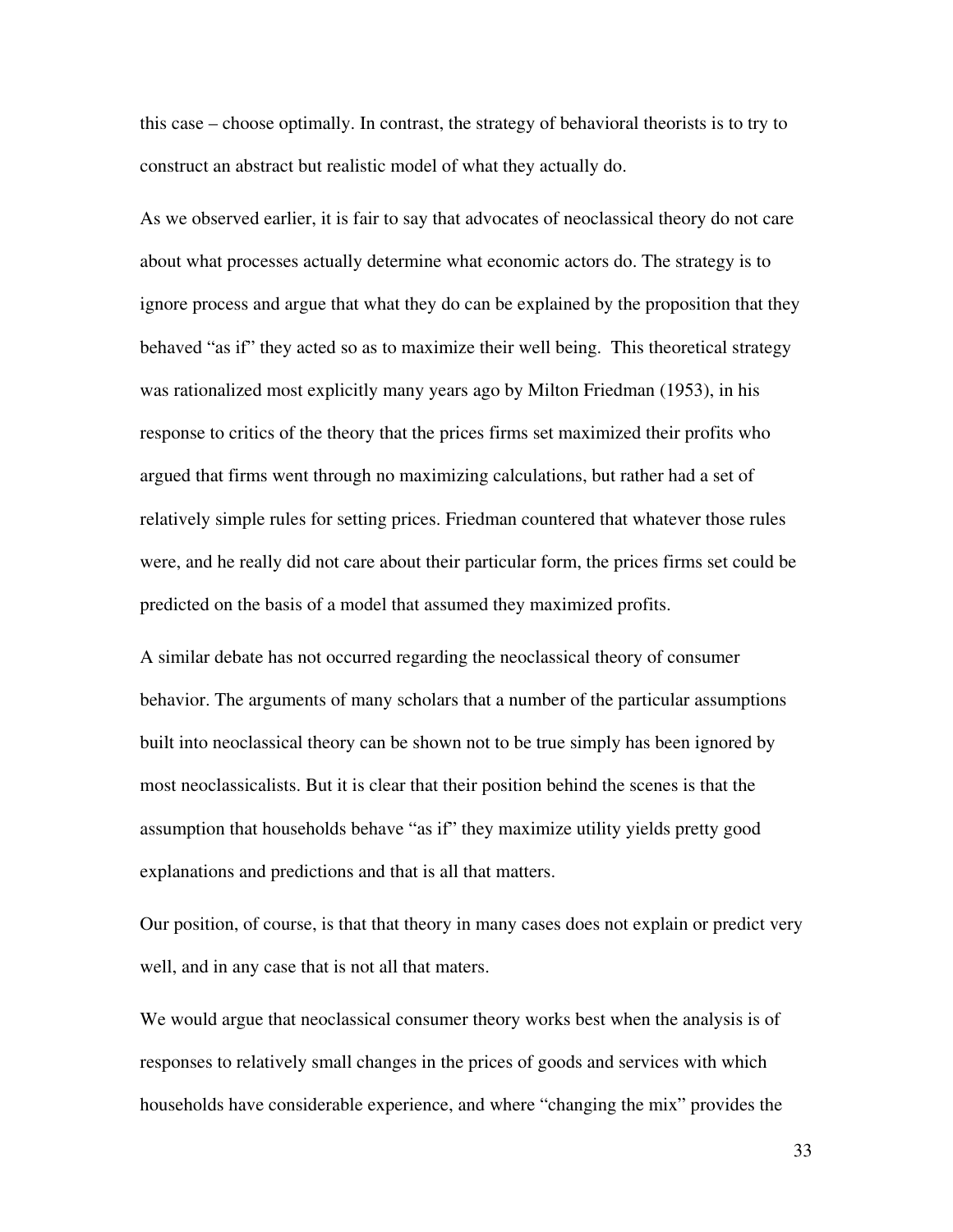bulk of an adequate response. It is interesting and relevant, however, that the kind of behavioral, process oriented, theory that we have developed yields very similar conclusions in cases like this. And we would argue that our process oriented theoretical argument is more convincing.

It is clear that neoclassical theory does a much less adequate job of explaining and predicting responses to large changes in prices. The problem is that that theory represses the uncertainties, and the time involved, for households to make significant changes in their patterns of behavior, particularly when these entail learning about and learning to do new things. We note two important weaknesses of neoclassical theory here. One is the assumption that households have well defined preferences regarding goods and services they never have experienced. The second is failure to recognize that even awareness of choice sets is to a considerable extent dependent on what has in fact been chosen, and the process of choosing. The behavioral theory we have proposed does not have these weaknesses, and our formulation of what happens highlights the learning that is required before any new equilibrium is reached.

And as we have stressed, a principal motivation for our efforts to develop the theoretical framework we have put forward here is our belief that neoclassical consumption theory cannot deal adequately with consumer responses to new goods and services. An important part of the reason is similar to what we have been discussing above: the need to incorporate learning about, learning to use, and learning the value of, into analysis of what happens when households do new things. And it is important to recognize, not repress, that in many cases the purchase and use of new goods is associated with the attendance and meeting of new wants, which often had not even been recognized before.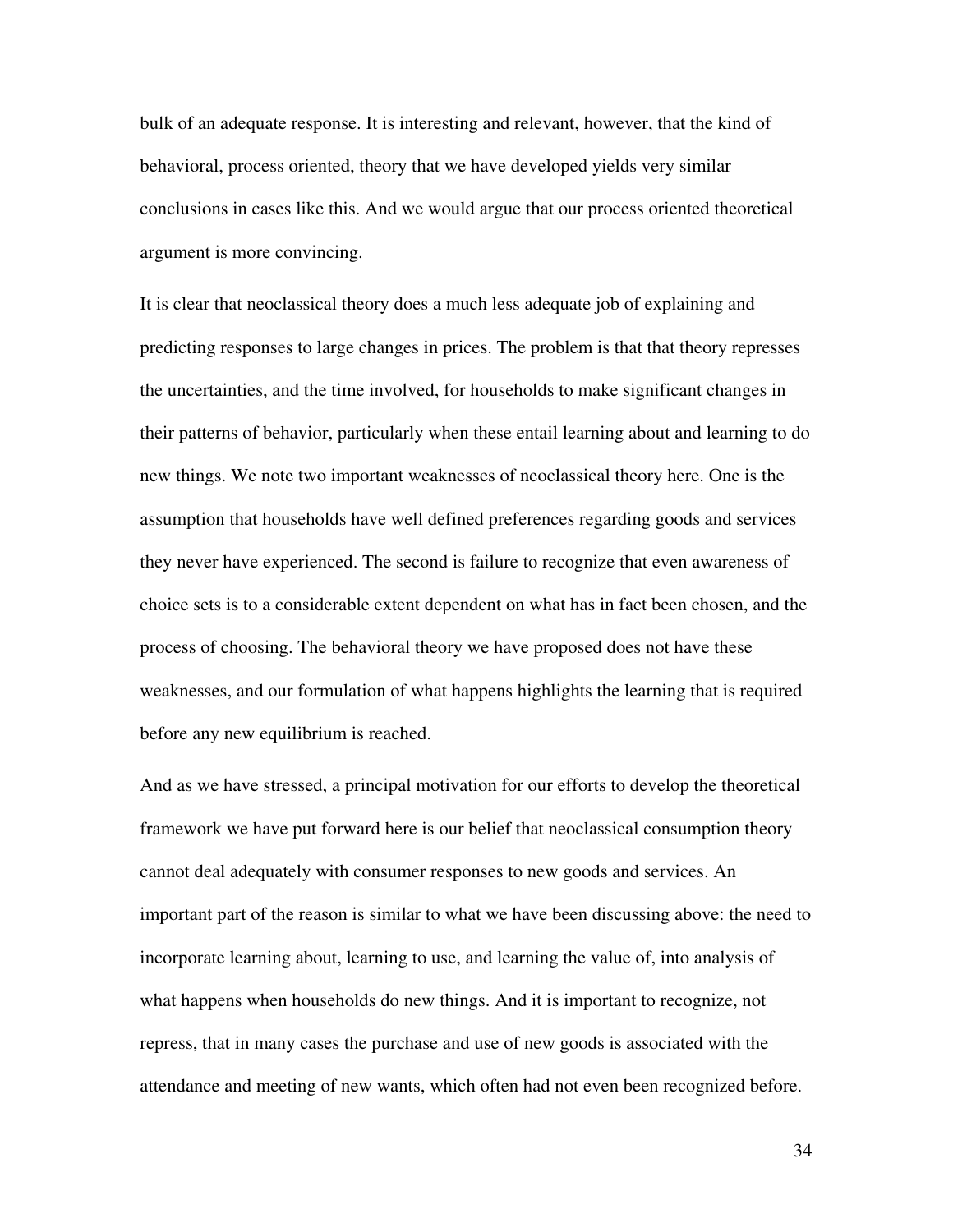The notion that new wants from time to time emerge, and often are associated with the emergence of new goods capable of meeting them, is completely foreign to the logic of neoclassical consumer theory.

We recognize that in many ways the theory we have been putting forth is sketchy. In part this because we have been proposing that that theory is capable of dealing with a wide range of questions of interest to economists, and have had to be somewhat terse in our treatment of different ones. In subsequent papers we will deal with several of these questions in more detail.

However, another reason is that, as behavioral (and evolutionary) theorists, we are reluctant to build into a theory propositions about what people do that do not have some empirical support. We would include as empirical support careful observation of what people do, and careful reflections of people of what lies behind what they are doing, as well as what is learned through systematic empirical research. On the basis largely of the former, we are confident about our theoretical proposition that consumption behavior is to a considerable extent a matter of routine, but that on the other hand significant changes in consumption involve uncertainty and learning. We are confident that this learning involves both learning how to do things in different ways, and learning what one likes, and that preferences tend to get changed in the process. But the details are highly uncertain.

The theory we have been putting forth is we believe on the one hand a perspective that strikes a respondent chord with economists and other scholars of a behavioral orientation, and on the other hand relatively novel as a formal theory. We ourselves are just beginning to learn how to work with it. We would welcome company.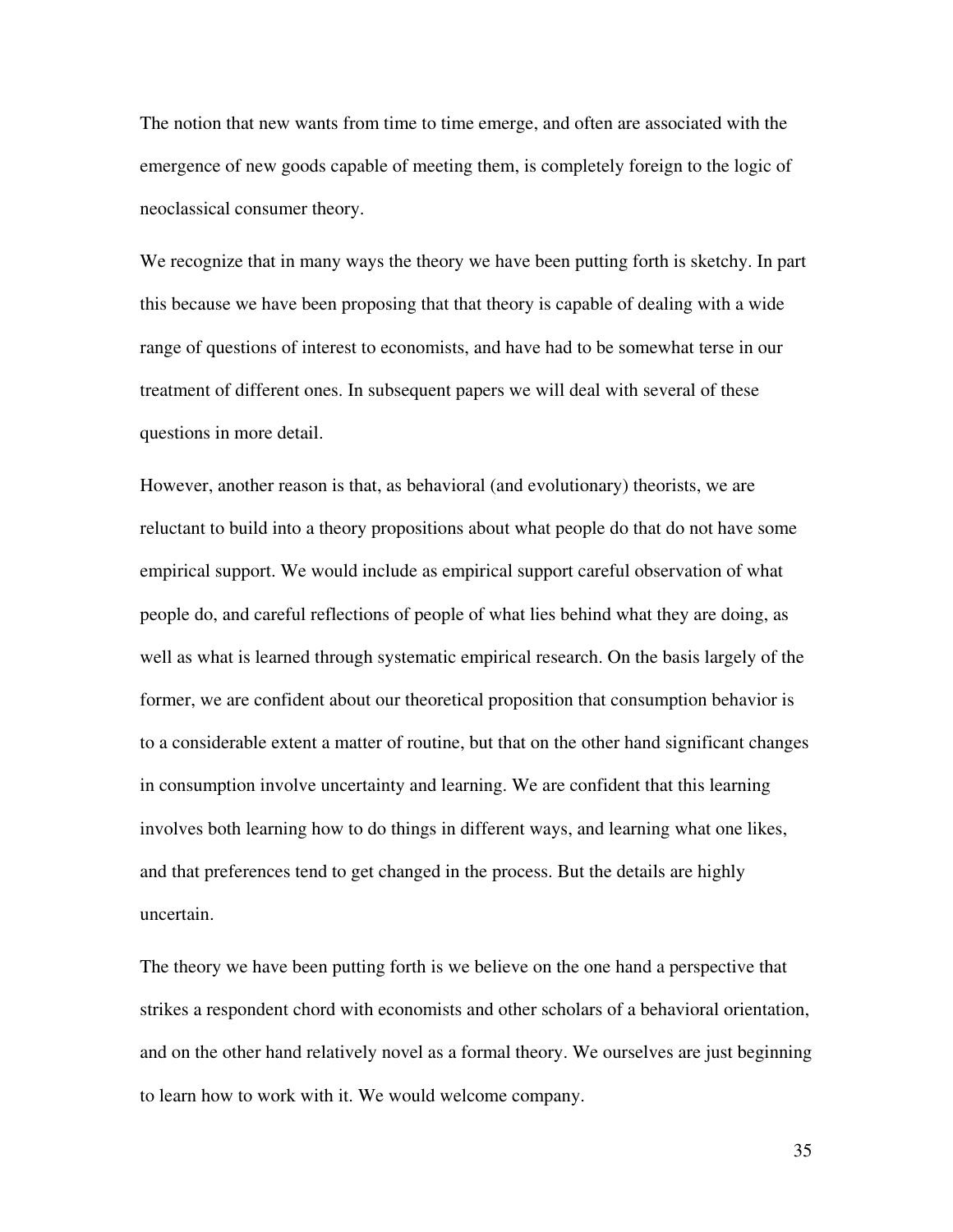**Acknowledgements.** We are grateful for the helpful comments on an earlier draft of this

paper given by Marina Bianchi, Stan Metcalfe, Morris Teubal and Ulrich Witt.

# **References**

Aversi, R., G. Dosi, G. Fagiolo, M. Meacci and C. Olivetti (1998) Demand dynamics with socially evolving preferences. *Industrial and Corporate Change*, 8: 353-408.

Becker*,* G.S. (1962) Irrational Behavior and Economic Theory. *Journal of Political Economy*, 70: 1-13.

Bianchi, M., editor, (1998) The Active Consumer, London, Routledge

Bianchi, (her chapter in the book)

Camerer, C.F. and G. Loewenstein (2004) Behavioral economics: past, present, future. In: Camerer, C.F., G. Loewenstein and M. Rabin (Eds) *Advances in Behavioral Economics*. Russell Sage Foundation, New York.

Clark, A. (1997) *Being There: Putting Brain, Body, and World Together Again*. MIT Press, Cambridge, MA.

Consoli, D. (2008) Co-evolution of capabilities and preferences in the adoption of new technologies. *Technology Analysis and Strategic Management*, 20(4): 409-425.

Cowan, R., W. Cowan and P. Swann (1997) A model of demand with interactions among consumers. *International Journal of Industrial Organisation* 15: 711–32.

Cyert, R. and J.G. March (1963) *A Behavioral Theory of the Firm*. Englewood Cliffs, Prentice Hall.

DellaVigna, S. (2009) Psychology and Economics: Evidence From the Field, *Journal of Economic Literature, XLVII, pp 315-372*

Dosi, G., C. Freeman, R.R. Nelson, G. Silverberg, and L. Soete (eds) (1988 *)Technical Change and Economic Theory*, London: Pinter.

Dosi, G., R.R. Nelson and S.G. Winter (eds) (2000) *The Nature and Dynamics of Organizational Capabilities*. Oxford University Press.

Duesenberry, J.S. (1949) *Income, saving and the theory of consumer behavior.* Harvard University Press, Cambridge, MA.

Earl, P.E. (1998) Consumer goals as journeys into the unknown. In: In: M. Bianchi (Ed) *The Active Consumer*. London, Routledge.

Ellsberg, D. (1961) Risk, ambiguity, and the Savage axioms. *Quarterly Journal of Economics* 75, 643-669.

Freeman, C. and L. Soete (1997) *The Economics of Industrial Innovation*, Pinter, London.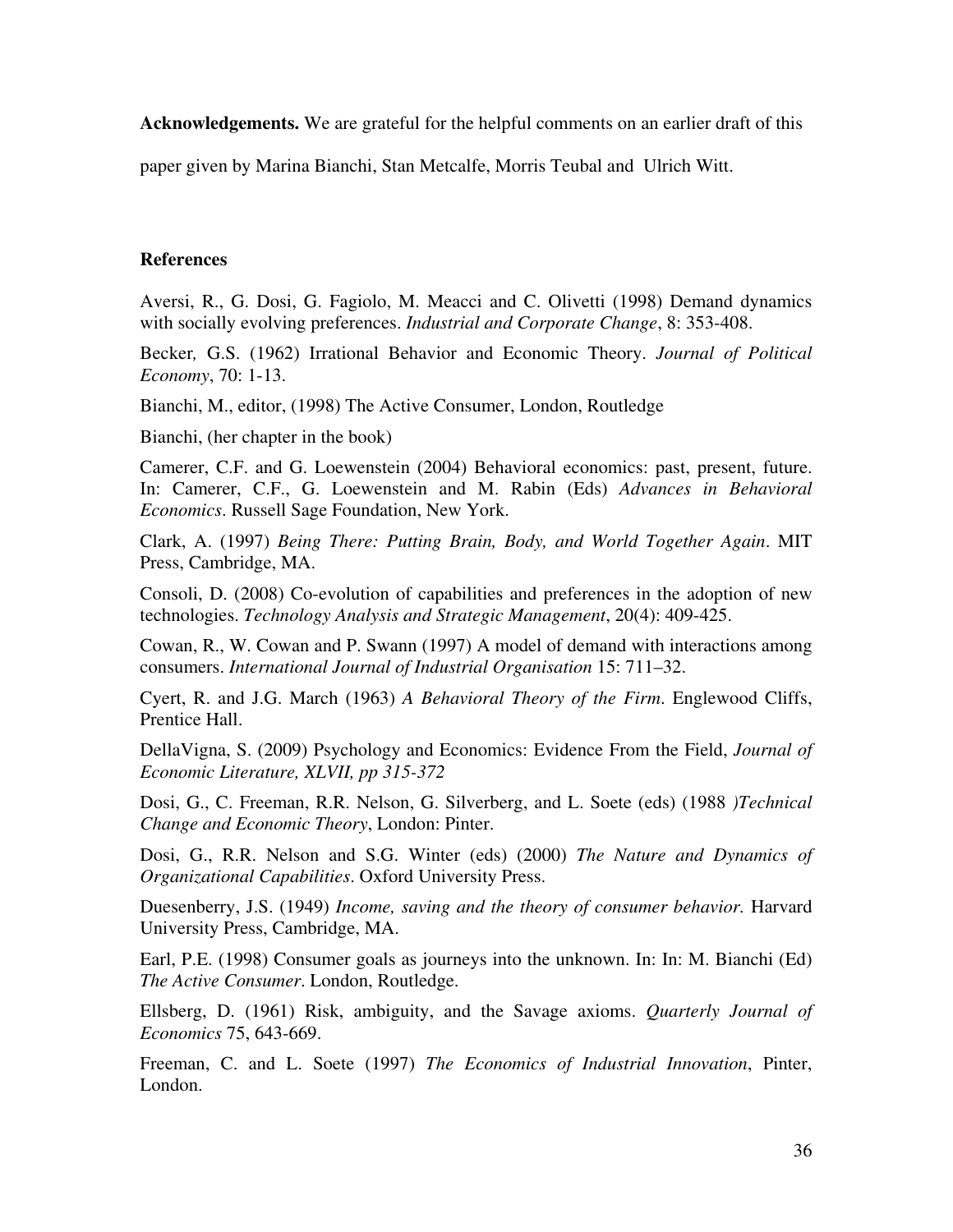Friedman, M. (1953) *The Methodology of Positive Economics*. Chicago, University of Chicago Press.

Ironmonger, D.S. (1972) *New Commodities and Consumer Behaviour* Cambridge: Cambridge University Press.

Lancaster, K.J. (1966) A New Approach to Consumer Theory. *The Journal of Political Economy*, 74(2): 132-157.

Langlois, R.N. and M.M. Cosgel (1998) The organisation of consumption. In: M. Bianchi (Ed) *The Active Consumer*. London, Routledge.

Lichtenstein, S. and P. Slovic (1971) Reversals of preference between bids and choices in gambling decisions. *Journal of Experimental Psychology* 89: 46-55.

Linder, S. (1970) *The Harried Leisure Class*. New York: Columbia University Press.

Loasby, B.J. (1998) Cognition and innovation. In: M. Bianchi (Ed) *The Active Consumer*. London, Routledge.

March, J.G. and H.A. Simon (1958) *Organizations*. Oxford: Blackwell.

Marschak, J. (1950) Rational Behavior, Uncertain Prospects and Measurable Utility. *Econometrica* 18: 111-41.

Maslow, H.A. (1943) "A Theory of Human Motivation". *Psychological Review*, 50: 370- 396.

Menger, C. (1950) *Principles of Economics*. London, Free Press.

Metcalfe, J.S. (2001) Consumption, preferences, and the evolutionary agenda. *Journal of Evolutionary Economics*, 11: 37-58.

Mitchell*,* W.C. (1912) The Backward Art of Spending Money. *American Economic Review*, 2(2): 269-281.

Nelson, R. R., and S. Winter (1982) *An Evolutionary Theory of Economic Change*, Cambridge, Harvard University Press

O'Driscoll, G.P. and M.J. Rizzo (1985) *The Economics of Time and Ignorance*. London and New York: Routledge.

Posner, M. (Ed.) (1990) *Foundations of Cognitive Science*. MIT Press, Cambridge, MA.

Rabin, M. (1998) Psychology and Economics. *Journal of Economic Literature* 36(1): 11- 46.

Rogers, E.M. (1983) *Diffusion of Innovations*. New York: Free Press.

Rosenberg, N. (1982) *Inside the Black Box*. Cambridge University Press.

Schumpeter, J.A. (1934) *The Theory of Economic Development*. Cambridge, MA: Harvard University Press.

Schumpeter, J.A. (1950) *Capitalism, Socialism and Democracy*. New York: Harper.

Simon, H.A. (1954) Theories of decision making in economics. *American Economic Review* 49: 223-283.